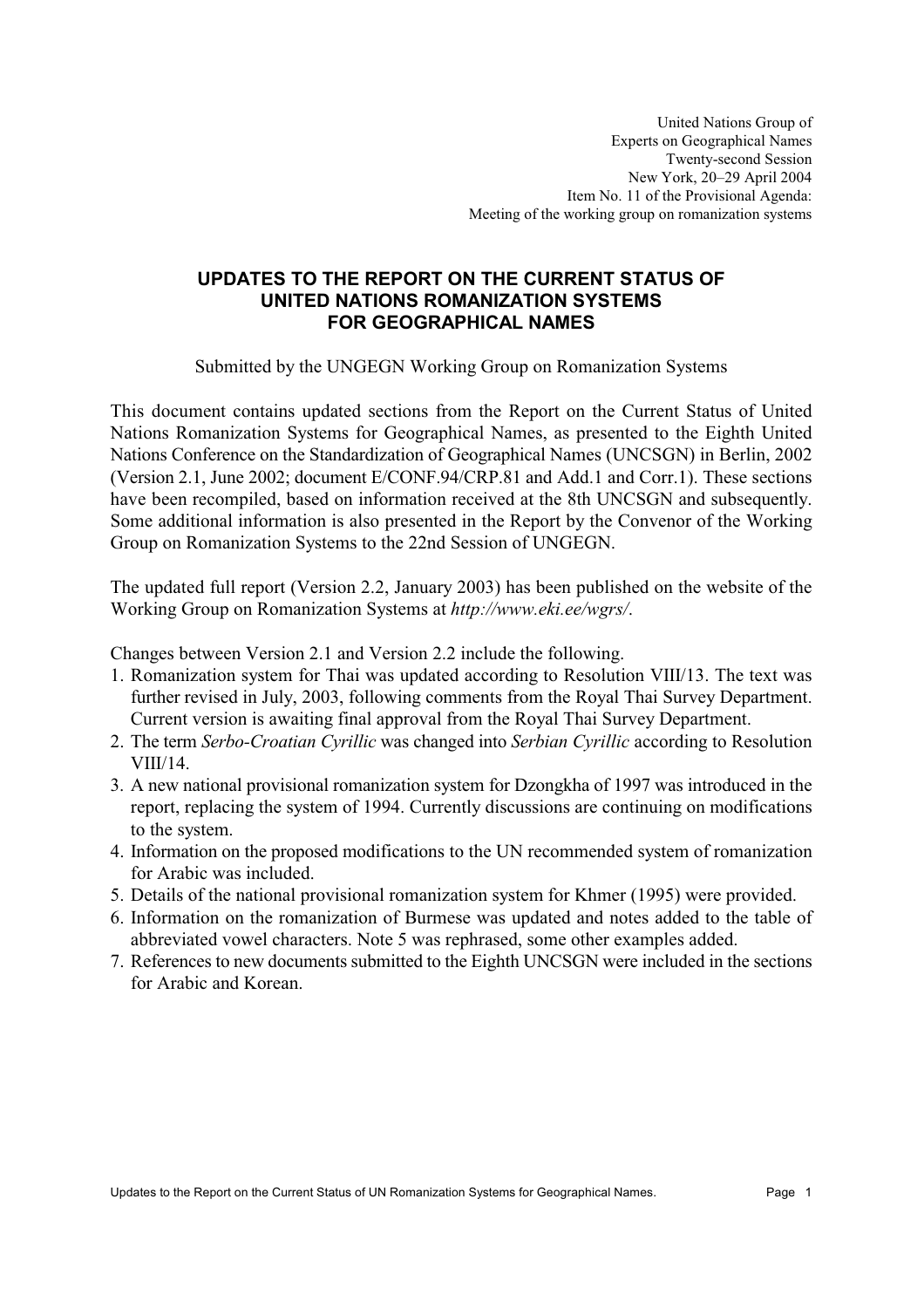## **Arabic**

The United Nations recommended romanization system was approved in 1972 (resolution II/8), based on the system adopted by Arabic experts at the conference held at Beirut in 1971 with the practical amendments carried out and agreed upon by the representatives of the Arabic-speaking countries at their conference. The table was published in volume II of the conference report<sup>1</sup>.

In the UN resolution it was specifically pointed out that the system was recommended "for the romanization of the geographical names within those Arabic-speaking countries where this system is officially acknowledged". It cannot be definitely ascertained which of the Arabicspeaking countries have adopted this system officially. Judging by the use of names in international cartographic products which rely mostly on national sources it appears that the UN system is more or less current in Iraq, Kuwait, the Libyan Arab Jamahiriya, Saudi Arabia<sup>2</sup>, United Arab Emirates and Yemen, there and in some other countries the system is often used without diacritical marks. For the geographical names of the Syrian Arab Republic the international maps favour the UN system while the local usage seems to prefer a French-oriented romanization. Also in Egypt and Sudan there exist local romanization schemes or practices side by side with the UN system. The geographical names of Algeria, Djibouti, Mauritania, Morocco and Tunisia are generally rendered in the traditional manner which conforms to the principles of the French orthography.

Resolution 7 of the Seventh UN Conference on the Standardization of Geographical Names (1998) recommended that "the League of Arab States should, through its specialized structures, continue its efforts to organize a conference with a view to considering the difficulties encountered in applying the amended Beirut system of 1972 for the romanization of Arabic script, and submit, as soon as possible, a solution to the United Nations Group of Experts on Geographical Names". At the Eighth UN Conference on the Standardization of Geographical Names (2002), the Arabic Division of the UN Group of Experts announced that it had finalised proposed modifications to the UN recommended romanization system. These proposals would be submitted to the League of Arab States for approval.

Arabic is written from right to left. The Arabic script usually omits vowel points and diacritical marks from writing which makes it difficult to obtain uniform results in the romanization of Arabic. It is essential to identify correctly the words which appear in any particular name and to know the standard Arabic-script spelling including proper pointing. One must also take into account dialectal and idiosyncratic deviations. The romanization is generally reversible though there are some ambiguous letter sequences  $(dh, kh, sh, th)$  which may also point to combinations of Arabic characters in addition to the respective single characters.

<sup>&</sup>lt;sup>1</sup> Second United Nations Conference on the Standardization of Geographical Names. London, 10-31 May 1972. Vol. II. Technical papers, p. 170.

<sup>&</sup>lt;sup>2</sup> E.g.: Geographic Names Transliteration in GDMS (Saudi Arabia). Eighth United Nations Conference on the Standardization of Geographical Names. Berlin, 27 August - 5 September 2002. Document E/CONF.94/INF.77.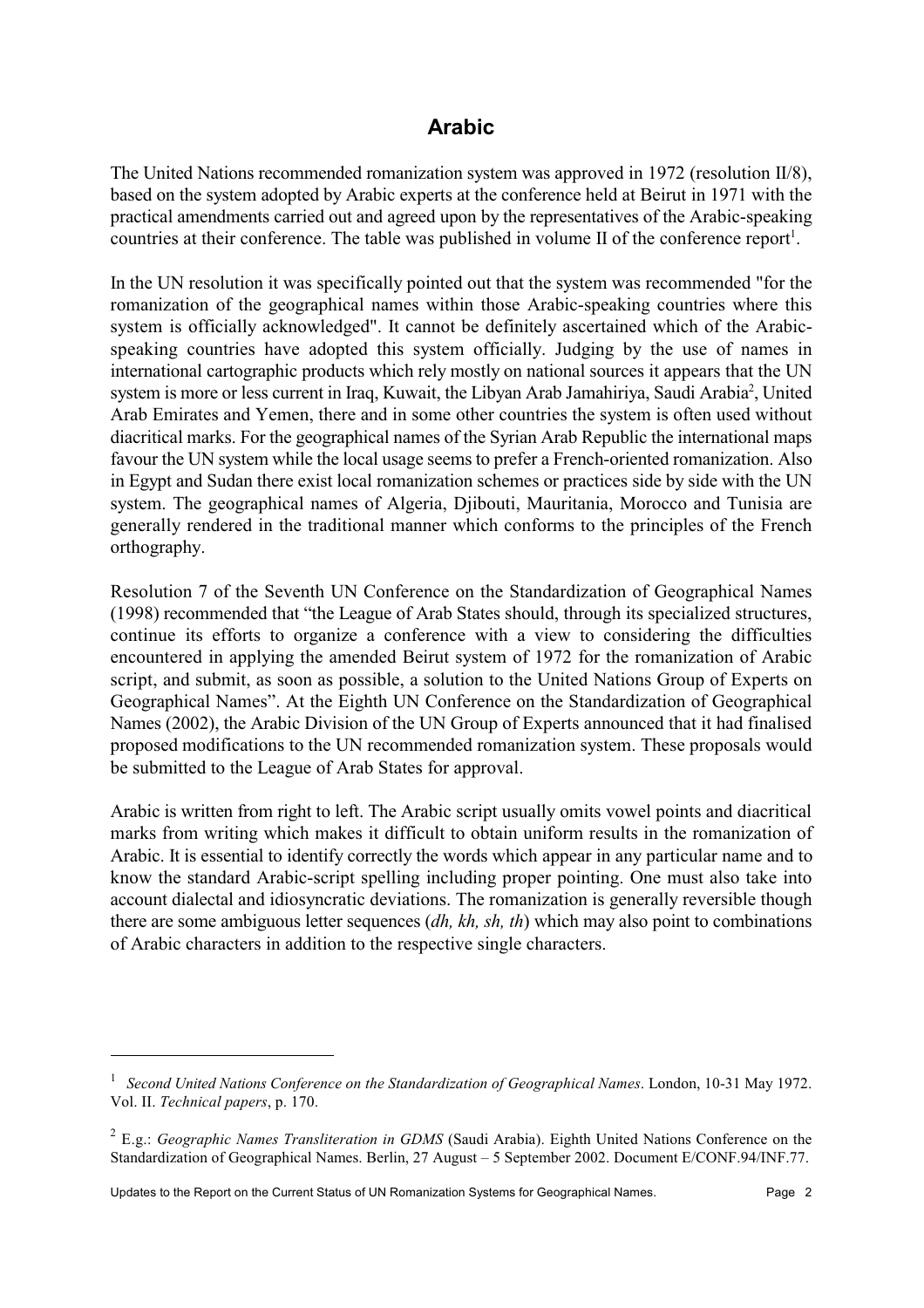#### **Romanization**

In the romanization system below column 1 denotes an independent consonant character, column 2 the initial, column 3 the medial and column 4 the final form of a character. Column 5 gives the romanization equivalent.

|  |  |                                                                                                             | $1 \t2 \t3 \t4 \t5 \t1 \t2 \t3 \t4 \t5$ |  |  |                                          |  |  |                | $1 \quad 2 \quad 3 \quad 4 \quad 5$               |  |
|--|--|-------------------------------------------------------------------------------------------------------------|-----------------------------------------|--|--|------------------------------------------|--|--|----------------|---------------------------------------------------|--|
|  |  |                                                                                                             |                                         |  |  | $11$ ر $11$                              |  |  |                | f عف قد ف 21                                      |  |
|  |  | 2 1 $l - B$                                                                                                 |                                         |  |  | $12 \quad j \qquad \qquad j \qquad Z$    |  |  |                | q ق قد ق 22                                       |  |
|  |  | $\begin{array}{ccccccc}\n3 & 2 & 3 \\ \end{array}$                                                          |                                         |  |  | S س سـ سـ س 13                           |  |  |                | ا ای ککای 23 ا                                    |  |
|  |  |                                                                                                             |                                         |  |  | Sh ش ششش 14                              |  |  |                | l ل 1 ل 24                                        |  |
|  |  | $\mathfrak s$ شــدْ ثــ ثــ                                                                                 |                                         |  |  | $15 \text{ cm}$ هن حسن هن 15             |  |  |                | .11 م م م م 25                                    |  |
|  |  | $\begin{matrix} 6 & 2 \end{matrix}$ $\begin{matrix} 2 & 3 \end{matrix}$ $\begin{matrix} 2 & 3 \end{matrix}$ |                                         |  |  | q غں غص <b>ض</b> غص 16                   |  |  | ـَـَـ ـَـ ن 26 | n ن                                               |  |
|  |  | $7$ $\sim$ $\sim$ $\sim$ $h$                                                                                |                                         |  |  | $17 \quad 11 \quad 13 \quad 15 \quad 15$ |  |  |                | 27 <b>a</b> $\phi$ <b>a</b> $\phi$ <b>c</b> $h^C$ |  |
|  |  | $8\quad \, \dot{\tau} \quad \, \dot{\Delta} \quad \, \dot{\Delta} \quad \, \dot{\tau}$                      | kh                                      |  |  | 7 غلا غلا غلا 18                         |  |  |                | 28 <b>ق 28</b>                                    |  |
|  |  | $9 \quad 1 \quad 1 \quad 0$                                                                                 |                                         |  |  | $19 \quad 2 \quad 3 \quad 4$             |  |  |                | 29 ي يے يے $\frac{1}{2}$ 9 ي                      |  |
|  |  | 10 $\lambda$ dh                                                                                             |                                         |  |  | 20 غ غـ غ غ                              |  |  |                |                                                   |  |

<sup>A</sup> Not romanized word-initially.

 $B$  Not romanized, but see romanizations accompanying *alif* (1) in the table for vowels.

 $\epsilon$  In certain endings, an original  $t\bar{a}'(\epsilon)$  is written  $\epsilon$ , i.e., like  $h\bar{a}'(\epsilon)$  with two dots, and is known as tā' marbūțah. It is romanized h, except in the construct form of feminine nouns, where it is romanized  $t$ , instead.

| Vowels, diphthongs and diacritical marks (· stands for any consonant) |  |  |  |
|-----------------------------------------------------------------------|--|--|--|
|-----------------------------------------------------------------------|--|--|--|

| $1 \bullet a$                   |  | $6 \bullet$ (A)                    |  | $11 \quad \bullet \quad \bullet \quad \bullet$ |  |
|---------------------------------|--|------------------------------------|--|------------------------------------------------|--|
| $2 \quad \text{S}$ $\bullet$ aw |  | $7 \quad 16 \quad \bar{a}$         |  | $12 \bullet a^n$                               |  |
| ay <b>وَيْ</b>                  |  | $8 \quad \tilde{1} \quad \bar{a}$  |  | 13 $\bullet$ i <sup>n</sup>                    |  |
| $4 \quad \bullet \quad \quad i$ |  | $9\qquad \qquad 9 \qquad \qquad 1$ |  | 14 $\bullet$ $u^n$                             |  |
| $5 \bullet u$                   |  | 10 $\bullet$ $\bar{u}$             |  | 15 $\bullet$ (B)                               |  |

<sup>A</sup> Marks absence of the vowel.

<sup>B</sup> Marks doubling of the consonant.

**Note.** When the definite article *al* precedes a word beginning with one of the "sun letters"  $(t, th, t)$ d, dh, r, z, s, sh, s, d, t, z, l, n) the l of the definite article is assimilated with the first consonant of the word: الشارقة ash-Shāriqah.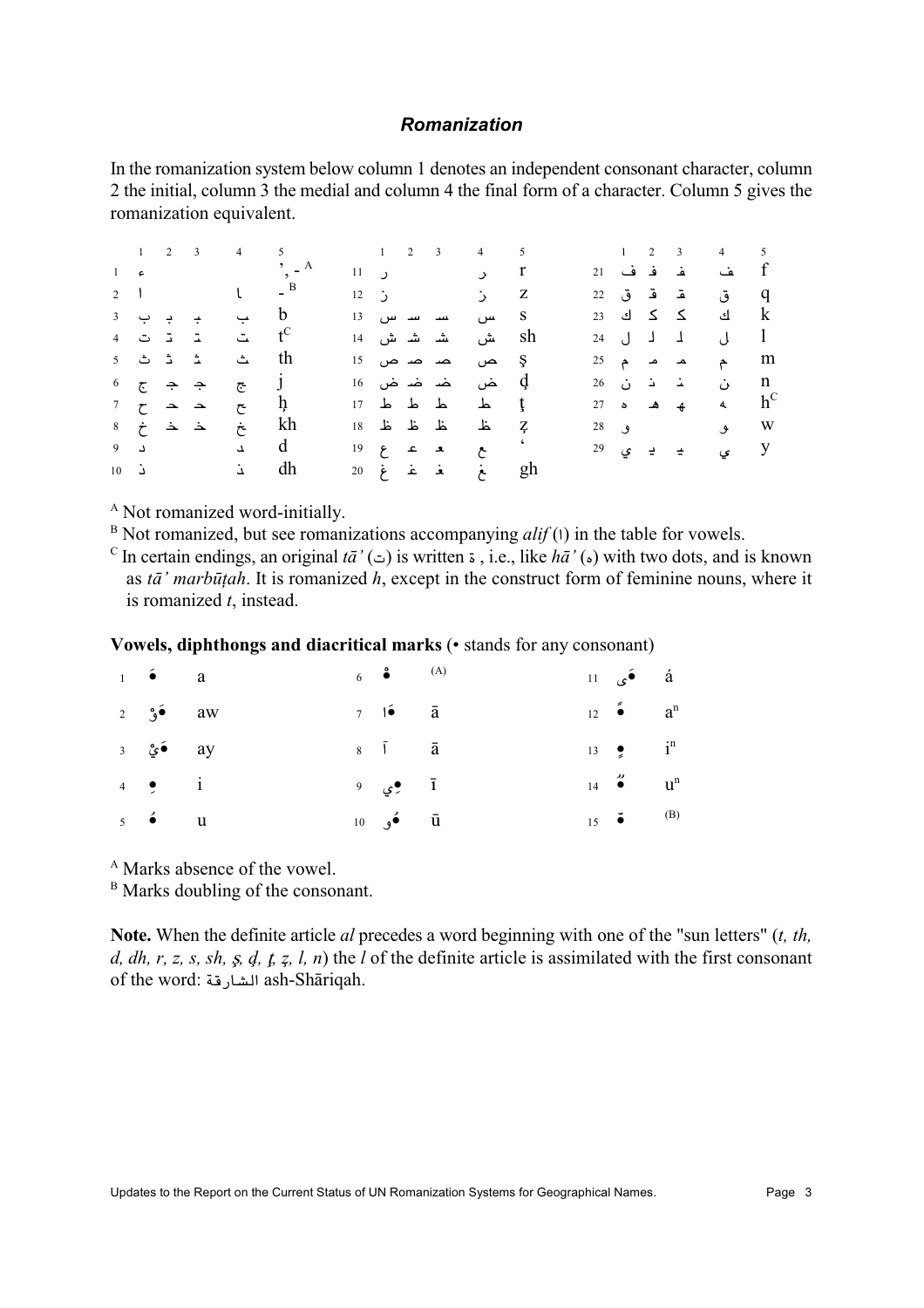#### Other systems of romanization

The proposed changes (2002) to the UN system agreed to by the Arab delegations to the Eighth UN Conference on the Standardization of Geographical Names in Berlin  $(2002)^3$  envisage the following:

- 1. the character  $(\pm)$  to be romanized as *dh* instead of z;
- 2. the cedilla ( $\alpha$ ) to be replaced by a sub-macron ( $\alpha$ ) in all characters with cedillas.

The BGN/PCGN 1956 System is identical to the UN system. The only difference lies in the treatment of articles. The original transliteration table, published in vol. II of the report on the Second UN Conference on the Standardization of Geographical Names, contains examples (but not explicit rules) where the definite article is always written with a small initial and connected by hyphen to the main part of the name, e.g. البصره al-Başrah, المصروم ar-Riyāḍ. The practice of the BGN and the PCGN, however, is not to use hyphens between articles and names and to capitalize the first definite article in a name, e.g. Al Başrah, Ar Riyad.

The I.G.N. System 1973 (sometimes also called Variant B of the Amended Beirut System) has the following equivalents to the romanizations of the amended Beirut system<sup>4</sup>: **UN**  $LG.N.$ 

| a              | $=$ a, e, é, è <sup>A</sup> |    | $=$ dj, $i^A$           |   | $=$ ou, o <sup><math>A</math></sup>      |
|----------------|-----------------------------|----|-------------------------|---|------------------------------------------|
| ā              | $=$ â, $\hat{e}^A$          |    | $= n$ , ne <sup>B</sup> | ū | $=$ 0 $\hat{u}$ , $\hat{o}^{A}$          |
| á              | $= a$                       |    | $= q, gA, guC$          | W | $=$ 0u                                   |
| d              | $= d$                       |    | $=$ s, ss <sup>D</sup>  |   | $=$ i, i <sup>F</sup> , $y$ <sup>G</sup> |
| ħ              | $= h$                       |    | $=$ s, $cE$             |   | $= z$                                    |
| $\mathbf{i}$   | $=$ i, $e^{A}$              | sh | $=$ ch                  |   | (not romanized)                          |
| $\overline{1}$ | $=$ î, $\hat{e}^A$          |    | $=$ t                   |   | $=$ , $aaH$                              |

<sup>A</sup> Used according to the local pronunciation.

 $B$  *ne* is used word-finally after *a*, *e*, *i*, *o*.

 $\sigma$  gu is used before e and i.

 $\overrightarrow{S}_{SS}$  is used between vowels.

 $E_c$  is used in some conventional names.

 $\bar{f}$  is used as second element of a diphthong.

 $G_y$  is used word-initially or between vowels.

 $H$  *aa* is specific to Lebanon.

The transliteration ISO 233:1984 gives every character and diacritical mark a unique equivalent and e.g. long vowels in Arabic  $\bar{a}$ ,  $\bar{\imath}$  and  $\bar{u}$  are consequently written  $a'$ , iv and uw respectively in the ISO transliteration. Other main correspondences:

 $= ay$ 

**UN ISO** 

 $\bar{a}(\tilde{\ } ) = \hat{a}$ 

á

 $a<sup>n</sup>$  $=$  á

 $3$  Minutes of the meeting Of the Arab Delegations in the Eighth United Nations Conference on the Standardization of Geographical Names. Berlin 27<sup>th</sup> Aug. to 5<sup>th</sup> Sep. 2002. [Signed by Dr. Abdul Hadi Tazi, Chief of the Arab Delegations. A copy was given to the Convenor of the UNGEGN Working Group on Romanization Systems.

<sup>&</sup>lt;sup>4</sup> Présentation de la variante B du système de translittération de l'arabe "Beyrouth amendé". UNGEGN, 17th Session. New York, 13-24 June 1994. WP No. 61.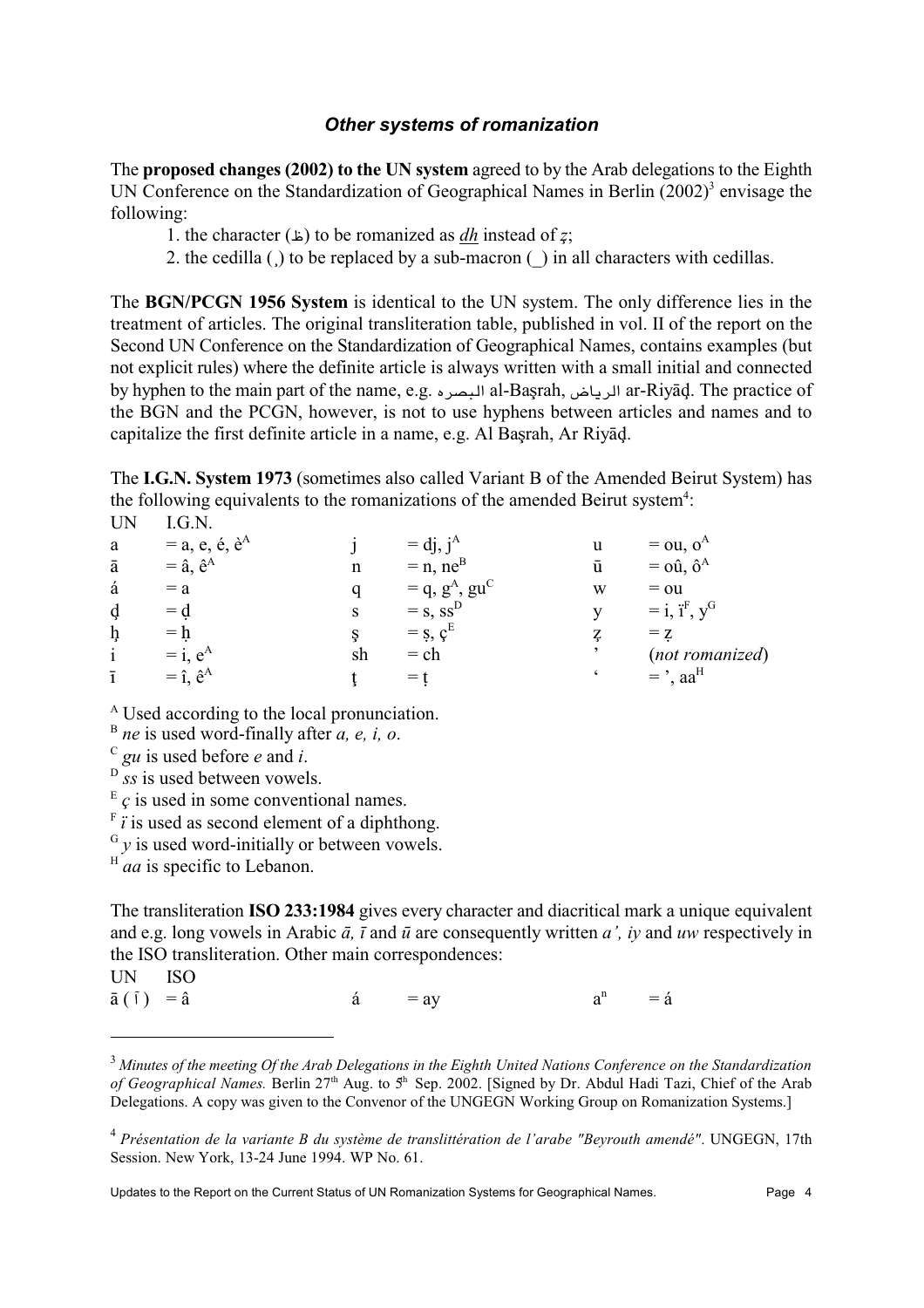| $\dot{\mathbf{d}} = \dot{\mathbf{d}}$ |       | $j = \check{g}$ |                          | $u^n = u$            |  |
|---------------------------------------|-------|-----------------|--------------------------|----------------------|--|
| dh                                    | $= d$ | kh              | $= h$                    | $y(\zeta) = \dot{y}$ |  |
| $gh = \dot{g}$                        |       | $\zeta = \zeta$ |                          | $y(\zeta) = y$       |  |
| $h(\zeta) = \zeta$                    |       | sh              | $=$ $\check{\mathbf{s}}$ | $\zeta = \zeta$      |  |
| $h = h$                               |       | $t = t$         |                          |                      |  |
| $i^n = i$                             |       | th              | $=$ t                    |                      |  |

The Roval Jordanian Geographic Centre (RJGC) System<sup>5</sup> is essentially the same as the amended Beirut system. The sub-macron is used instead of the cedilla. **UN RJGC** 

| -ah (ة) = -a                          |         | $\dot{\mathbf{p}} = \bar{\mathbf{p}}$ |  | $\mathbf{t} = \mathbf{t}$ |
|---------------------------------------|---------|---------------------------------------|--|---------------------------|
| $\dot{\mathbf{q}} = \dot{\mathbf{q}}$ | $S = S$ |                                       |  | z = dh                    |

The Survey of Egypt System (SES) of romanization has the following correspondences with the UN system:  $\overline{LN}$  $CFC$ 

| ◡                 | ິ            |   |                        |                          |              |
|-------------------|--------------|---|------------------------|--------------------------|--------------|
| á                 | $= a$        |   | $= h$                  | th                       | $=$ th $(t)$ |
| ā                 | $=$ â $(a)$  |   | $=$ $\hat{1}$          | ū                        | $= \hat{u}$  |
| $-ah(\zeta) = -a$ |              |   | $= g(j)$               | Ţ                        | $= z(d)$     |
| aw                | $=$ ô (au)   | q | $= q (k)$              | $\boldsymbol{\varsigma}$ | $=$ '        |
| ay                | $=$ ei (ai)  | S | $=$ s $(c)$            |                          |              |
| d                 | $= d$        | Ş | $=$ $\dot{\mathbf{s}}$ |                          |              |
| dh                | $=$ dh $(z)$ |   | $=$ t                  |                          |              |
|                   |              |   |                        |                          |              |

The variants in parentheses are used depending on pronunciation and tradition. Not all the variations have been given above. The article is always written el- (El-Kafr el-Qadîm, Sharm el-Sheikh).

In Algeria there is at present no official romanization system, the prospects of establishing such a system are being discussed in the Permanent Commission for Toponymy (CPST) at the National Council of Geographical Information (CNIG)<sup>6</sup>. A system that is used in Lebanon, close to the I.G.N. 1973 System, is mentioned in ISO 3166-2:1998 (Codes for the representation of names of countries and their subdivisions. Part 2: Country subdivision code): Principles for romanization from Lebanese Arabic to Latin Characters (National Ministry of Defence of the Lebanese Republic 1963). However, in 2002 Lebanon submitted a document where all geographical names were romanized using the UN system<sup>7</sup>. In **Mauritania**, the romanized name forms in official maps edited since 1969 have been rendered in accordance with a simplified

 $<sup>5</sup>$  Activities in Jordan on the Standardization of Geographical Names. UNGEGN, 18th Session. Geneva, 12-23</sup> August 1996. WP. No. 86.

 $^6$  Rapport de l'Algérie. Huitième Conférence des Nations Unies sur la normalisation des noms géographiques. Berlin, 27 août - 5 septembre 2002. E/CONF.94/INF.37.

 $^7$  Rapport sur la toponymie, la normalisation et la romanisation des noms géographiques au Liban. Huitième Conférence des Nations Unies sur la normalisation des noms géographiques. Berlin, 27 août – 5 septembre 2002. E/CONF.94/INF.7.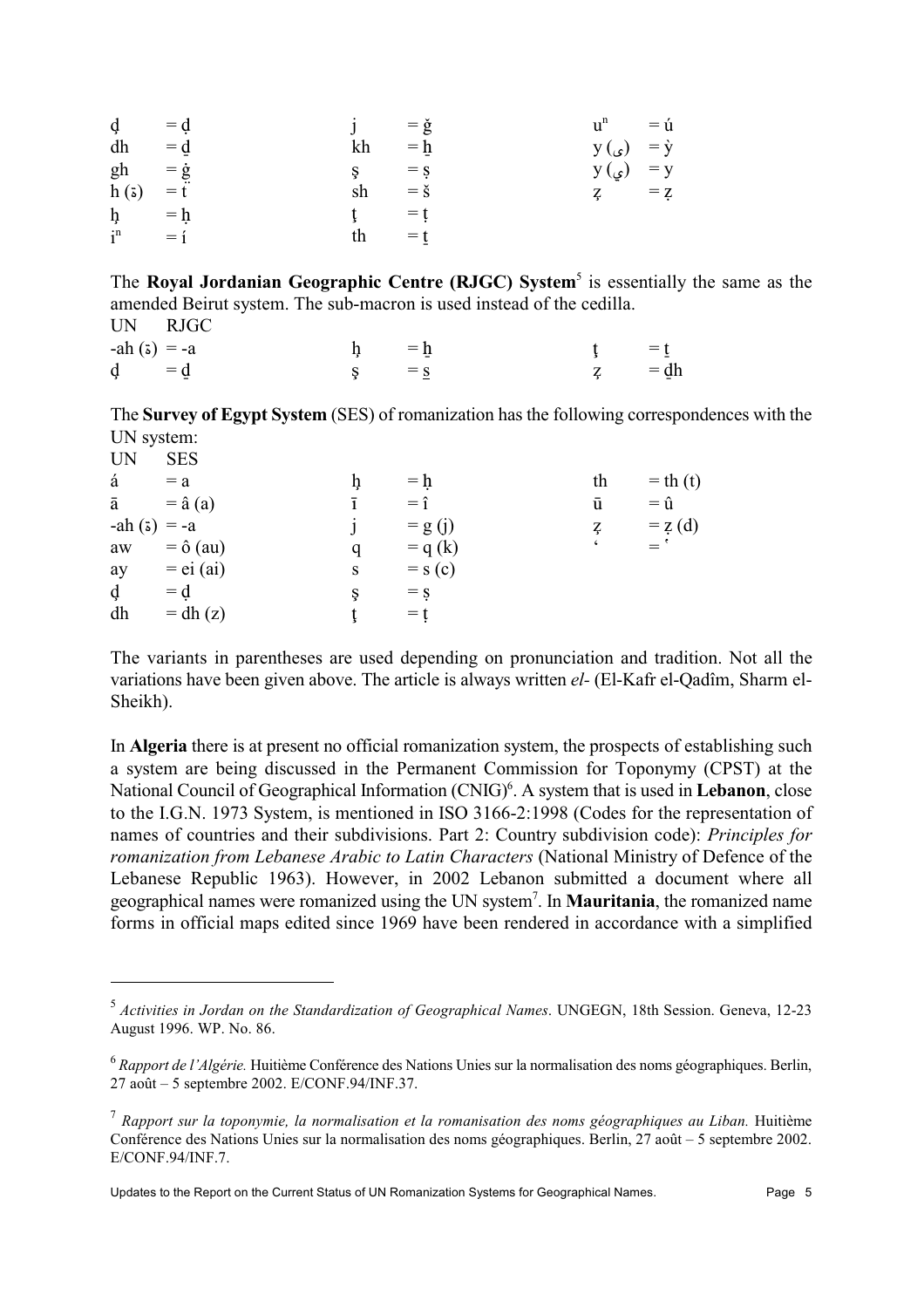version of the I.G.N. system<sup>8</sup>. In Morocco the official romanization system for Arabic script dates from June 17, 1932, although changes to this are being planned<sup>9</sup>. In **Tunisia** the Directorate of Topography and Cartography adopted in 1983 officially the amended Beirut system with minor modifications (e.g. adding a letter  $g$  to the table).

## **Khmer**

The United Nations recommended system was approved in 1972 (resolution II/10), based on the system used by the BGN/PCGN (1972), this being a modified version of the Service Géographique Khmère (SGK) 1959 system. The table and notes on its usage were published in volume II of the conference report $^{10}$ .

The system is used in many international cartographic products. In 1994-1995 the Gazetteer of Cambodia was produced using this system with some proposed modifications. However, since 1995 the Geography Department of the Ministry of Land Management and Urban Planning of Cambodia has been developing a new romanization system which was subsequently used in the second edition of the Gazetteer of Cambodia in 1996. This provisional system which does not contain any diacritical marks was further modified in 1997.

Khmer uses an alphasyllabic script whereby each character represents a syllable rather than one sound. Vowels and diphthongs are marked in two ways: as independent characters (used syllableinitially) and in an abbreviated form, to denote vowels after consonants. The romanization system is complicated by many additional rules. In Khmer writing word division is not ordinarily indicated and Khmer diacritical marks are often omitted. The romanization is generally not reversible to its original script form.

<sup>&</sup>lt;sup>8</sup> Report of the Working Group on a Single Romanization System for Each Non-Roman Writing System: Activities from 1 June 1972 to 16 August 1977. Third United Nations Conference on the Standardization of Geographical Names. Athens, 17 August - 7 September 1977. Vol. II. Technical papers, pp. 402-403.

 $9 R$ apport national sur la toponymie (Maroc). Huitième Conférence des Nations Unies sur la normalisation des noms géographiques. Berlin, 27 août – 5 septembre 2002. E/CONF.94/INF.76.

 $^{10}$  Second United Nations Conference on the Standardization of Geographical Names. London, 10-31 May 1972. Vol. II. Technical papers. United Nations. New York 1974, pp. 163-164.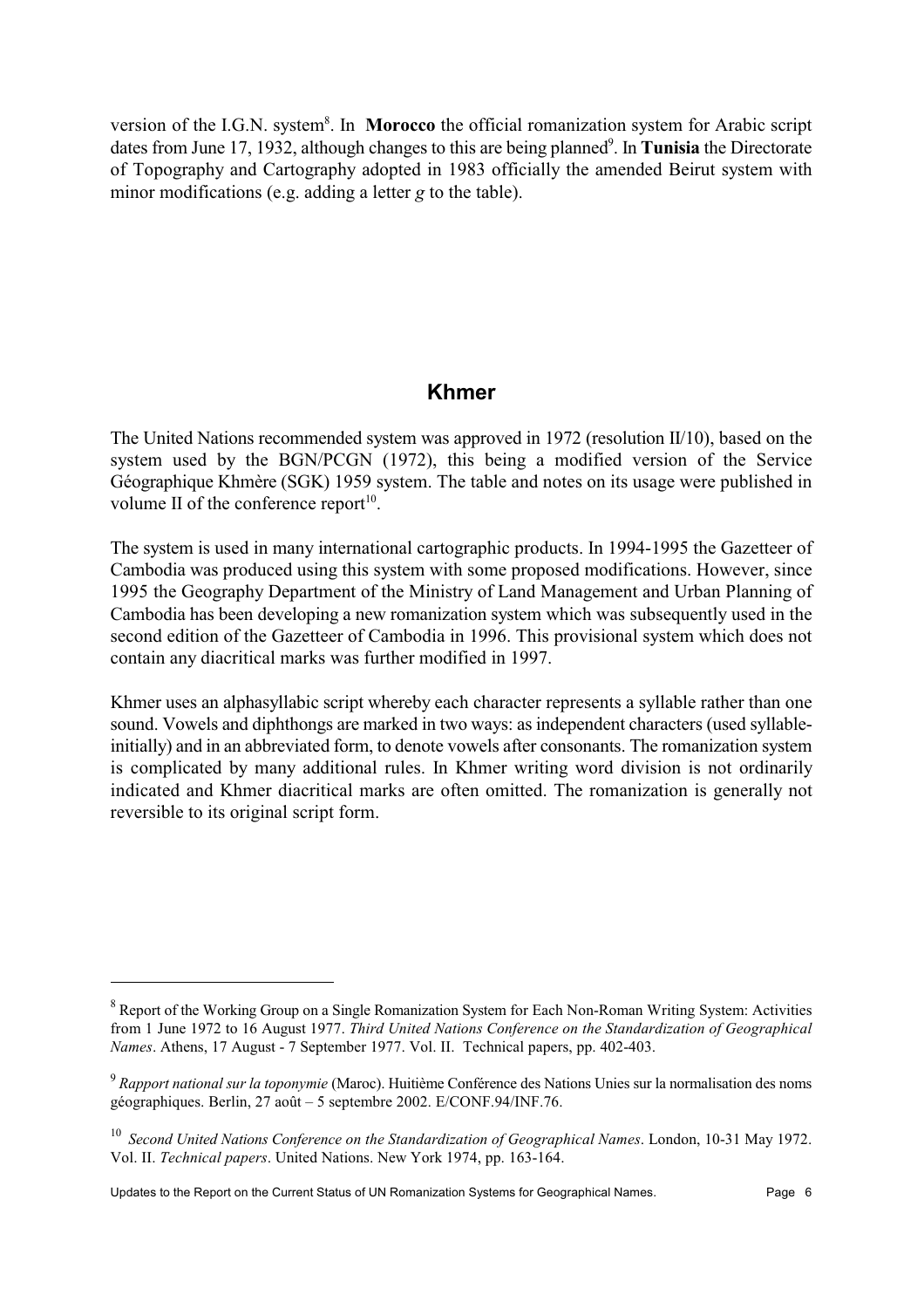#### Romanization

#### **I. Consonant characters**

| $1$ $\tilde{r}$ kâ $6$ $\tilde{u}$ châ $11$ $\tilde{u}$ dâ $16$ $\tilde{r}$ tâ $21$ $\tilde{u}$ $b\tilde{a}^B$ $26$ $\tilde{u}$ $\tilde{u}$ $y\tilde{0}$ $30$ $\tilde{r}$ $\tilde{u}$ $s\tilde{a}$ |  |  |  |  |  |  |  |
|----------------------------------------------------------------------------------------------------------------------------------------------------------------------------------------------------|--|--|--|--|--|--|--|
| $22$ khâ $7$ i chhâ $12$ 1 thâ $17$ 1 thâ $22$ 1 i phâ $27$ i rô $31$ 1 1 hâ                                                                                                                       |  |  |  |  |  |  |  |
| $3\overrightarrow{p}$ kô $8\overrightarrow{u}$ chô $13\overrightarrow{q}$ dô $18\overrightarrow{q}$ tô $23\overrightarrow{p}$ pô $28\overrightarrow{p}$ lô $32\overrightarrow{q}$ lâ               |  |  |  |  |  |  |  |
| 4 LE khô 9 $\overline{L}$ Chhô 14 Hờ thô 19 Li thô 24 Tr phô 29 $\overline{d}$ vô 33 H $a^C$                                                                                                       |  |  |  |  |  |  |  |
| $5\frac{13}{10}$ ngô 10 $5\frac{11}{10}$ nhô <sup>A</sup> 15 $5\frac{11}{10}$ nâ 20 $5\frac{13}{10}$ nô 25 $5\frac{13}{10}$ mô                                                                     |  |  |  |  |  |  |  |

<sup>A</sup> If used with a subscript character the lower element of the character is omitted:  $\iiint n hch\hat{o}$ . <sup>B</sup> If used with a subscript character the romanization of the character will be  $p$  (see note 4).  $\rm{^{C}}$  See note 5.

# II. Subscript consonant characters (see also note 3)

Character numbers correspond to those in Table I.

|  | $1 \cdot k$ 6. ch $11 \cdot d$ 16. t $21 \cdot 16$ b $26 \cdot 16$ y $30 \cdot 16$ S                                                                                                                        |  |  |
|--|-------------------------------------------------------------------------------------------------------------------------------------------------------------------------------------------------------------|--|--|
|  | 2 <sup>o</sup> kh 7 <sup>o</sup> chh 12 <sup>o</sup> th 17 <sup>o</sup> th 22 <sup>o</sup> ph 27 <sup>o</sup> r 31 <sup>o</sup> h                                                                           |  |  |
|  | $3 \cdot k$ $8 \cdot \cdot \cdot$ ch $13 \cdot \cdot \cdot \cdot$ d $18 \cdot \cdot \cdot \cdot \cdot$ d $23 \cdot \cdot \cdot \cdot \cdot$ $28 \cdot \cdot \cdot \cdot$ $33 \cdot \cdot \cdot \cdot \cdot$ |  |  |
|  | 4 f kh $\int$ chh $\int$ i fh $\int$ i fh $\int$ i fh $\int$ $\int$ $\int$ fh $\int$ $\int$ $\int$ v                                                                                                        |  |  |
|  | $5 \cdot \text{ng}$ $10 \cdot \text{m/s} \cdot \text{nh}$ $15 \cdot \text{m/s}$ $120 \cdot \text{m/s}$ $125 \cdot \text{m/s}$ $15 \cdot \text{m/s}$                                                         |  |  |

<sup>A</sup> With the same base character  $\mathbf{g}$  is used ( $\mathbf{g}$ ), in all other cases only the lower element is used as subscript, e.g.  $Q$ , khnhâ.

#### **III.** Independent vowel characters

| $1$ b $\tilde{e}$ $3$ 8 $\tilde{o}, \tilde{u}^A$ $5$ $\tilde{v}$ $r\tilde{\alpha}$ $7$ b $1\tilde{\alpha}$ $9$ $\tilde{u}$ $\hat{e}$ $11$ $\tilde{Q}$ $a\hat{o}^B$ |  |  |  |  |  |
|--------------------------------------------------------------------------------------------------------------------------------------------------------------------|--|--|--|--|--|
| $2 \sum_{1}$ ei $4 \sum_{1}$ âu $6 \sum_{1}$ roe $8 \sum_{1}$ loe $10 \sum_{12}$ ai $12 \sum_{12}$ au                                                              |  |  |  |  |  |
| $^{\rm A}$ See note 10.                                                                                                                                            |  |  |  |  |  |
| B Variation: <b>5</b> 1.                                                                                                                                           |  |  |  |  |  |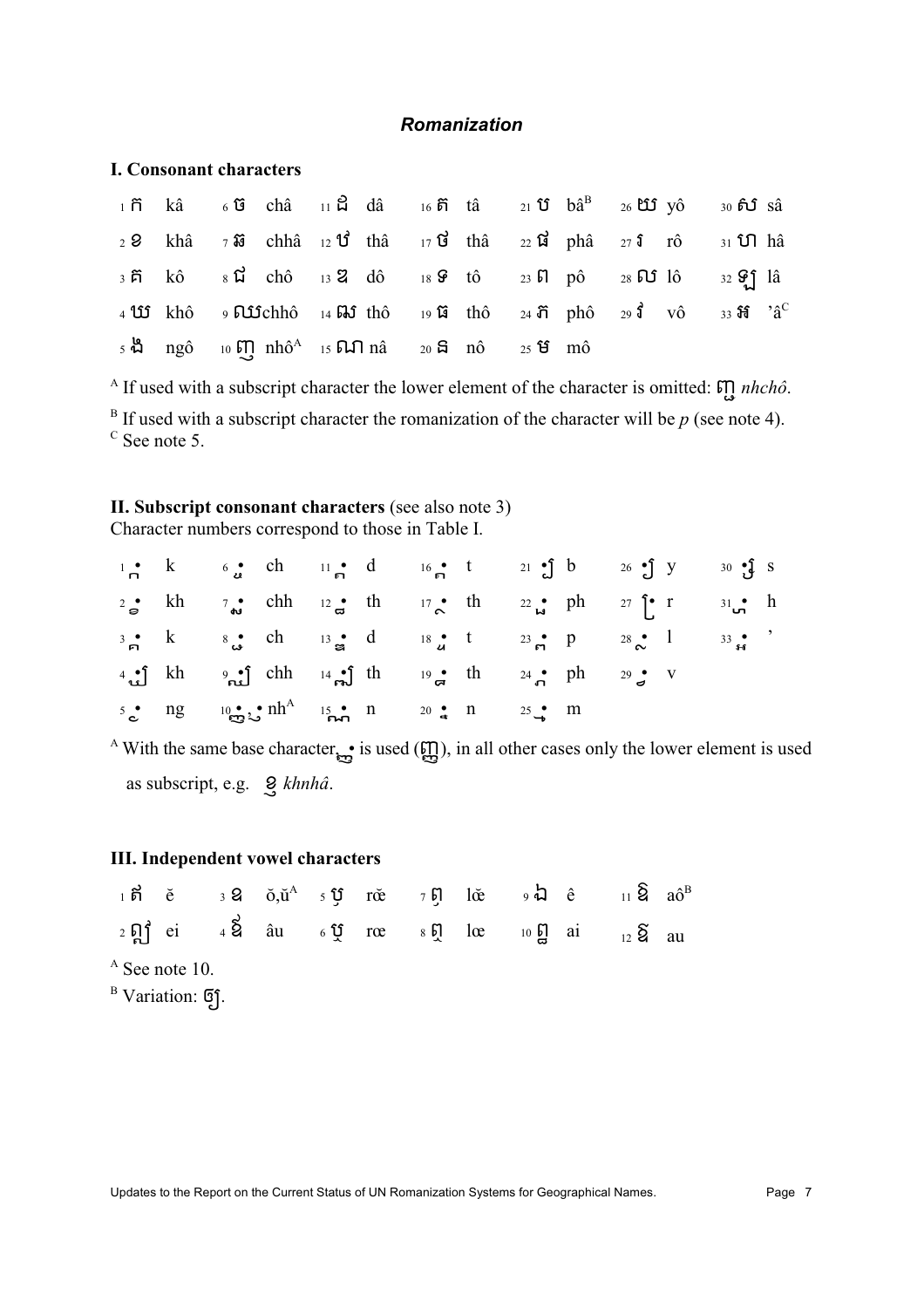#### IV. Vocalic nuclei ( $\cdot$  stands for any consonant character)

Where variants in romanization separated by a dash are given the first is to be used in the  $\hat{a}$ -series and the second in the  $\hat{o}$ -series.

|                                   | $a - \dot{e}a^{A}$ | $5 \bullet \quad \alpha$                |                                 |                                                                         | $9\bar{b}$ aeu—eu | $13\,\overline{b}$ $\cdot$ $\hat{e}$ |                                          |
|-----------------------------------|--------------------|-----------------------------------------|---------------------------------|-------------------------------------------------------------------------|-------------------|--------------------------------------|------------------------------------------|
| $2 \bullet \check{e} - \check{1}$ |                    |                                         | $6 \cdot \check{0} - \check{u}$ | $10 \, \overrightarrow{6} \, \overrightarrow{c} \, \overrightarrow{ca}$ |                   |                                      | $14 \, \tilde{b}$ ai—ey                  |
|                                   | $3 \bullet$ ei—i   |                                         | $7 \cdot 0$ $- u$               | $11 \, \text{b}$ ie                                                     |                   |                                      | $15 \, \text{b}$ -1 $a\hat{0}$ --0ŭ      |
| $4 \bullet \bullet \bullet$       |                    | $8 \biguplus_{\mathsf{M}}^{\bullet}$ uo |                                 | $12 \text{ b} \cdot \text{ e}$                                          |                   |                                      | $_{16}$ $\mathfrak{sd}$ au — $\text{ou}$ |

<sup>A</sup> With the character  $\mathfrak V$  *p* a ligature  $\mathfrak V$  is used (see note 4).

#### V. Shortened syllables and vocalic nuclei with anuswara or visarga

Where variants in romanization separated by a dash are given the one before the dash is to be used in the  $\hat{a}$ -series and the one(s) after the dash in the  $\hat{o}$ -series.

|  |                                                                                                                                                                                                                                                                                | $\overrightarrow{a}$ $\overrightarrow{a}$ $\overrightarrow{a}$ $\overrightarrow{a}$ $\overrightarrow{a}$ $\overrightarrow{a}$ $\overrightarrow{a}$ $\overrightarrow{a}$ $\overrightarrow{a}$ $\overrightarrow{a}$ $\overrightarrow{a}$ $\overrightarrow{a}$ $\overrightarrow{a}$ $\overrightarrow{a}$ $\overrightarrow{a}$ $\overrightarrow{a}$ $\overrightarrow{a}$ $\overrightarrow{a}$ $\overrightarrow{a}$ $\overrightarrow{a}$ $\overrightarrow{a}$ $\overrightarrow{a}$ $\overrightarrow{a}$ $\overrightarrow{a}$ $\overrightarrow{$      |  |
|--|--------------------------------------------------------------------------------------------------------------------------------------------------------------------------------------------------------------------------------------------------------------------------------|-------------------------------------------------------------------------------------------------------------------------------------------------------------------------------------------------------------------------------------------------------------------------------------------------------------------------------------------------------------------------------------------------------------------------------------------------------------------------------------------------------------------------------------------------|--|
|  |                                                                                                                                                                                                                                                                                | $\alpha$ <sup>2</sup> • $\alpha$ <sup>2</sup> • $\alpha$ <sub>2</sub> • $\alpha$ <sup>3</sup> • $\alpha$ <sup>2</sup> • $\alpha$ <sup>3</sup> • $\alpha$ <sup>3</sup> • $\alpha$ <sup>3</sup> • $\alpha$ <sup>3</sup> • $\alpha$ <sup>3</sup> • $\alpha$ <sup>3</sup> • $\alpha$ <sup>3</sup> • $\alpha$ <sup>3</sup> • $\alpha$ <sup>3</sup> • $\alpha$ <sup>3</sup> • $\alpha$ <sup>3</sup> • $\alpha$ <sup>3</sup> • $\alpha$ <sup>3</sup> • $\alpha$ <sup>3</sup> • $\alpha$ <sup>3</sup> • $\alpha$ <sup>3</sup> • $\alpha$ <sup>3</sup> • |  |
|  | $\frac{3}{3}$ •• $\frac{3}{4}$ $-\mathrm{o}$ $\mathrm{a}$ , $\mathrm{e}^{\frac{3}{4}}$ $\mathrm{o}$ $\frac{3}{4}$ $\mathrm{a}$ $\mathrm{m}$ $-\mathrm{o}$ $\mathrm{a}$ $\mathrm{m}$ $\mathrm{o}$ $\mathrm{f}$ $\mathrm{e}$ $\mathrm{s}$ $\mathrm{e}$ $\mathrm{e}$ $\mathrm{e}$ |                                                                                                                                                                                                                                                                                                                                                                                                                                                                                                                                                 |  |

 $A$  eă if followed by k, ng, h; otherwise oă (see note 6).

#### **Notes**

- 1. Khmer consonants are divided into 2 series, the  $\hat{a}$ -series and the  $\hat{o}$ -series, as indicated in the consonant table. With vocalic nuclei these consonants may produce different romanizations, as shown in the abbreviated vowel table:  $\tilde{n}$  ka,  $\tilde{n}$  ka,  $\tilde{n}$  ko,  $\tilde{n}$  krô. A Khmer consonant in syllable-final position, not accompanied by a vowel marker or by  $\bullet$ , should generally be romanized without a vowel letter following: ññ kâk,  $\mathfrak{g}^*$  angk (exception:  $\mathfrak{gl}^*$  pôngrô, also written ติโ<sup></sup>นิ*ิจ์ pôngrôr* and ติโนิ*ิงิโ*บิ *pôngrôh*).
- 2. The Khmer diacritical mark  $\ddot{\bullet}$  or  $\bullet$  written above an  $\hat{a}$ -series consonant (except  $\ddot{\sigma}$  and  $\ddot{\sigma}$ ); see note 4) changes it to the  $\hat{o}$ -series:  $\hat{U}$ l là *héang*. The diacritical mark  $\ddot{\cdot}$  written above an  $\hat{o}$ series consonant changes it to the  $\hat{a}$ -series:  $\overrightarrow{m}$   $\stackrel{1}{\sim}$   $n$   $h\hat{a}$ ng. When either of these marks would conflict with another symbol written above a character, the mark • or • may be written in its place:  $\tilde{U}$ ,  $\tilde{U}$ ,  $\tilde{U}$ ,  $\tilde{U}$  *dâmrei*. (These marks are frequently omitted in Khmer writing, particularly in words of Indic provenance.)
- 3. The second consonant of a Khmer graphic cluster is generally written below the base consonant in the special form called a "foot": 2.4 khnâng. There is no foot for the character  $\mathcal{G}$   $\hat{\mu}$  *lâ*. The "feet", and usually represent the characters  $\hat{\mu}$  and  $\hat{\mu}$  respectively, rather than  $\hat{\eta}$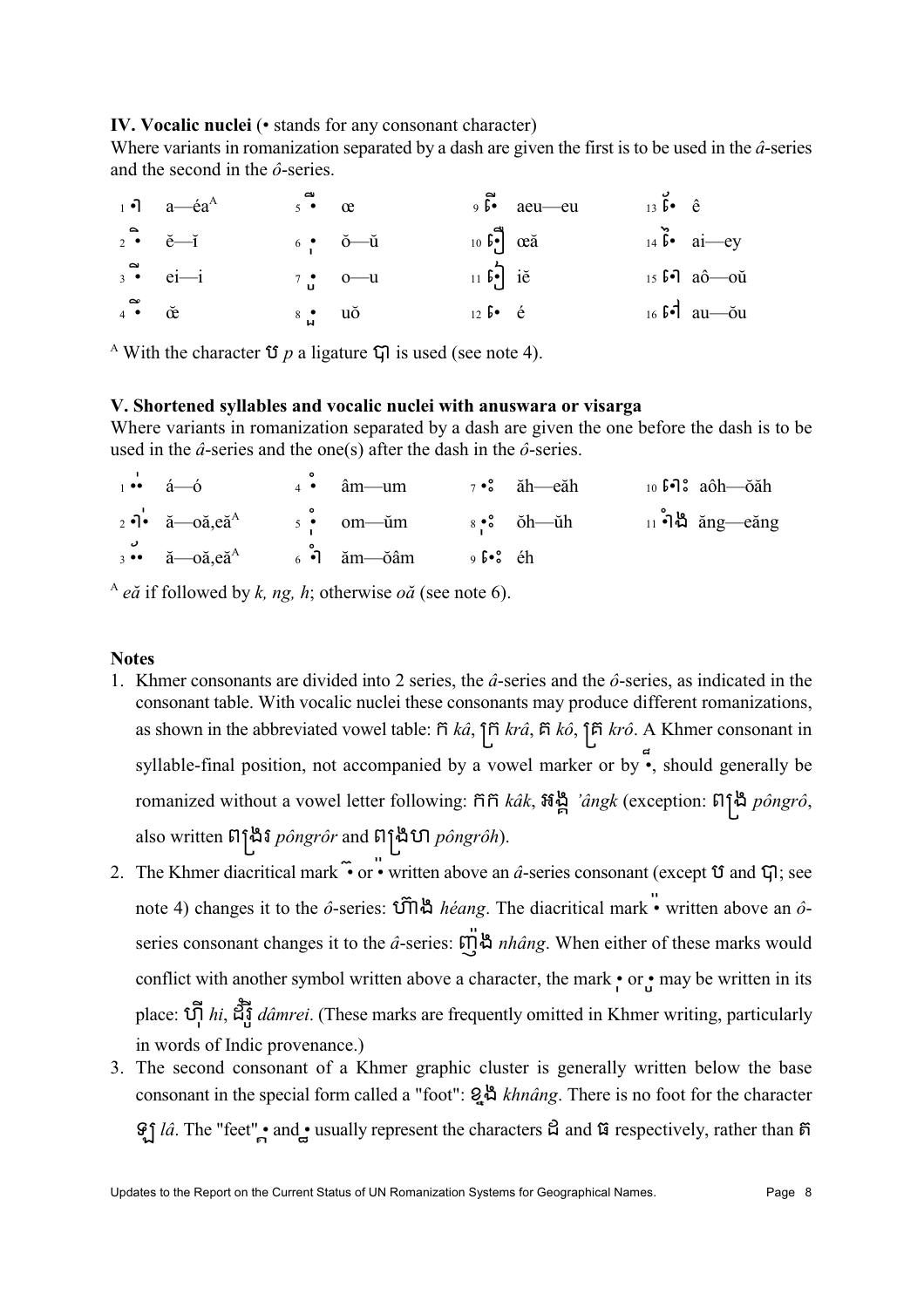and ឋํ: ក្ដី kdei, កិន្នាយ kânthéay, but កិន្ត្រីប់ kântráb.

A "foot" determines the series of the following vocalic nucleus unless it is a nasal ( $\hat{\alpha}$  ng,  $\overline{\mu}$ ) nh,  $\Box \Box$  n,  $\Box$  n,  $\Box$  m) or  $\Box \Box y$ ,  $\Box r$ ,  $\Box \Box l$ ,  $\Box v$ ,  $\angle \Box s$ . In that case, the base consonant determines the vocalic series: 24 khpông, og l'â, q thmâ, fglts svay. Syllable-final ts and a sometimes appear as "feet": ស្វាយ or ស្វា្យ svay, ទំាង or ទំា្ល teang. This practice appears to be optional and such irregular Khmer spellings are not reflected as such in romanization.

- 4. The combination  $\mathfrak V$  plus l is written  $\mathfrak V$  ba. The latter character is a graphic device designed to prevent confusion with  $\Omega$  hâ. The characters  $\Omega$  and  $\Omega$  with the diacritical mark  $\ddot{\bullet}$  are romanized p in the â-series, rather than as b in the ô-series:  $\ddot{\mathbf{u}}^{\mathbf{A}}$  pâng,  $\ddot{\mathbf{q}}$  is  $\ddot{\mathbf{u}}$  patau. The diacritical mark • or • is substituted where a conflict with another symbol written above a character would occur:  $\vec{\hat{v}}$  pei. The characters  $\hat{v}$  and  $\hat{v}$  when accompanied by a "foot" are also romanized as  $p$  in the  $\hat{a}$ -series, although the Khmer diacritical mark is generally omitted: ្ត្រេង plêng, ប្អូ p'â, ប្រាប់ prăb.
- 5. The  $\hat{a}$ -series consonant  $\hat{a}$  is romanized by means of an apostrophe ('):  $\hat{b}$ n  $\hat{b}$ n  $k$ ' $\hat{e}k$ ,  $\hat{a}$   $\hat{b}$  $\hat{b}$ châng'ie, រិអ៊ិល rô'el, អ៊្វី 'vei, អ៊ាង 'ang. In word-initial position before a vowel, ' may be omitted: អាង ang.
- 6. The Khmer diacritical mark appears only in two combinations: •• (examples:  $\hat{u}$  of  $\hat{b}$   $\hat{a}$   $\hat{c}$ ,  $\hat{g}$   $\hat{b}$  $\hat{d}$ khpós) and  $\overrightarrow{\mathbf{q}}$ . The diacritical mark • appears only in the combination ••. In the  $\hat{a}$ -series both  $\overrightarrow{p}$  and  $\overrightarrow{q}$  are romanized  $\overrightarrow{a}$ :  $\overrightarrow{q}$  of and  $\overrightarrow{q}$  are both romanized *chak*. In the  $\hat{o}$ -series both  $\overrightarrow{q}$  and • are romanized *e* $\check{a}$  when followed by *k*, *ng* or *h*; otherwise, they are romanized *oa*:  $\delta \mathbb{H} \mathbb{R}^2$ rôpeăk, មាត់ moăt, វីង្គ veăngk, ភ័ព្ទ phoăpv.
- 7. The combination  $\cdot$  is romanized r before a consonant:  $\mathfrak{g} \hat{\mathfrak{g}}$  thôrm. The combination  $\cdot$  is romanized as r before a consonant preceded by a shortened vocalic nucleus:  $\sin \hat{i}$  koărr.
- In syllable-final position  $\ddot{\bullet}$  indicates that the consonant is vowelled, i.e. followed by  $\hat{a}$  in the  $\hat{a}$ -series, by  $\hat{o}$  in the  $\hat{o}$ -series: หิ้ณา ็ $t\hat{a}mn\hat{a}$ , ពิษี  $p\hat{o}m\hat{o}$ .
- 9. The diacritical mark  $\tilde{\bullet}$  (which appears above characters and/or vowel markers which are not vocalized) is ignored in romanization:  $\mathfrak{P}\text{FT}$  bony,  $\mathfrak{FT}$   $\widetilde{\mathfrak{F}}$  po uthi,  $\mathfrak{F}\widetilde{\mathfrak{F}}$  phumi.
- 10. The independent character  $\tilde{g}$  is romanized either  $\check{\sigma}$  or  $\check{u}$ . A reference source should be consulted where doubt arises.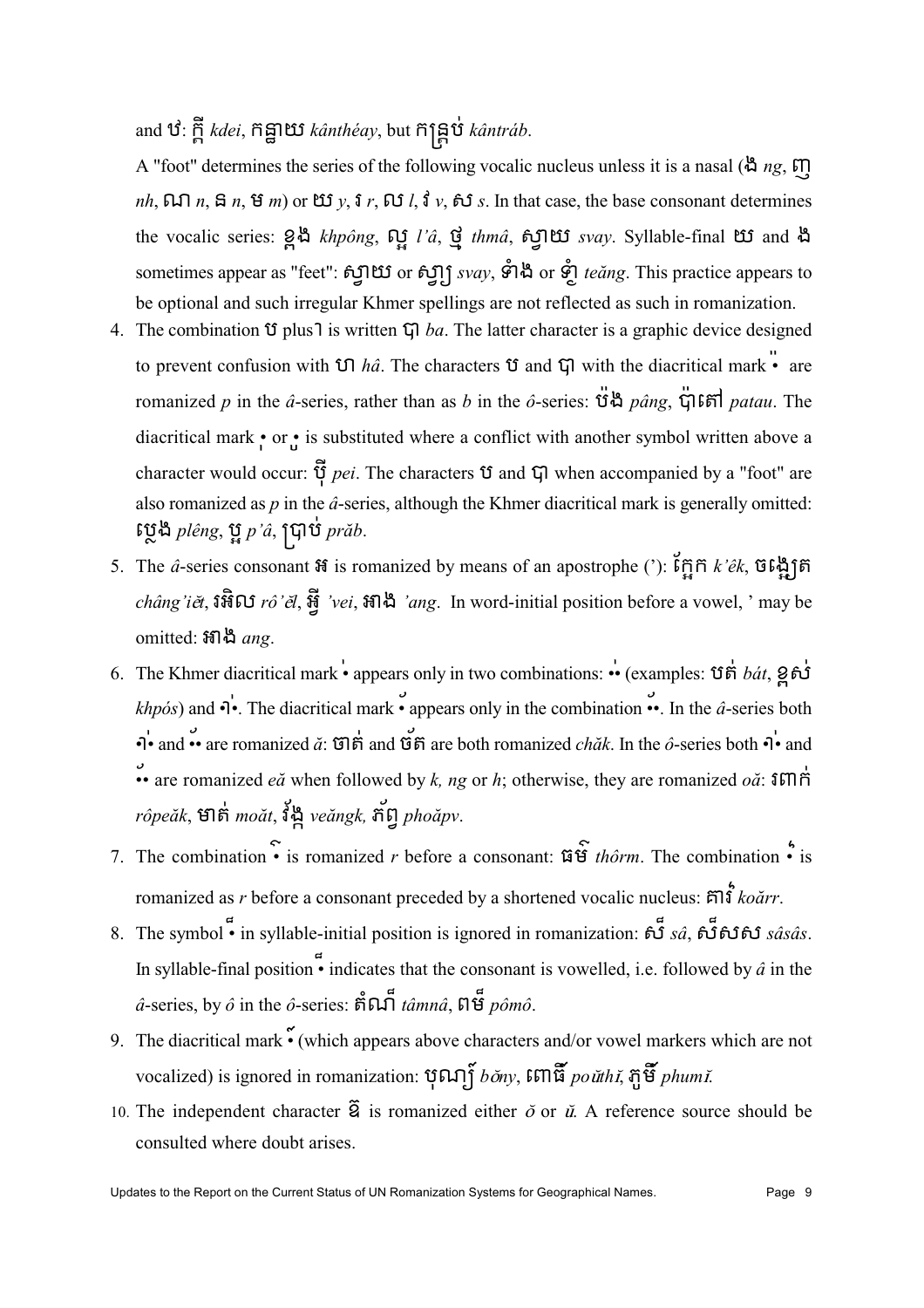## **Other systems of romanization**

The provisional romanization system by the Geography Department<sup>11</sup> of the Ministry of Land Management and Urban Planning of Cambodia (1995, modified 1997) renders the consonants in the same way as described above but the presentation of vowels is somewhat different. As a rule, diacritical signs used in the UN system are omitted but the following equivalents are different. (Numbers refer to the tables and characters in the UN system. Some of the provided romanizations have no explicit counterparts in the UN system.)  $\mathbf{r}$  $\sim$  1.  $\sim$  $T\mathbf{M}$  $\mathbf{D}_{\text{model}}$ 

| INO.         |                | Char. UN system                                                                                 | 107181011    |             |                              |                    |                |
|--------------|----------------|-------------------------------------------------------------------------------------------------|--------------|-------------|------------------------------|--------------------|----------------|
| III.3        | ଥ              | ŏ, ŭ                                                                                            | $\mathbf{o}$ | $\rm IV.10$ | $\mathfrak{g}$               | œă                 | oea            |
| Ш.-          | ଥା             | (not given)                                                                                     | ou           | IV.13       | ូ.                           | $\hat{\textbf{e}}$ | ae-eae         |
| III.5        | ប្             | rœ                                                                                              | rue          | IV.16       | $\mathfrak{sl}$              | au-ŏu              | au-ov          |
| III.6        | ប្             | $\operatorname*{r}\!\operatorname*{c}\!\operatorname*{r}\!\operatorname*{c}\!\operatorname*{r}$ | rueu         | $\rm V.2$   | $\ddot{\cdot}$               | ă-oă,eă            | $(a$ — ea?)    |
| III.7        | ព្វ            | $l\check{\alpha}$                                                                               | lue          | V.(2)       | •ํากั                        | (ăk—eăk)           | ak—eak         |
| <b>III.8</b> | ត្             | $l\alpha$                                                                                       | lueu         | V.3         | ر<br>$\bullet\,\bullet$      | ă-oă,eă            | $oa(?)$ — $oa$ |
| III.9        | ね              | ê                                                                                               | ae           | V.(3)       | ر<br>٠Œ                      | $(not$ given)      | $ai$ —ey       |
| III.12       | ଧି             | au                                                                                              | <b>OV</b>    | V.10        | $5 - 3$                      | aôh—ŏăh            | aoh—uoh        |
| IV.4         | $\sim$         | œ                                                                                               | oe-ue        | $V -$       | $\bullet$ :                  | (not given)        | ak—eak         |
| IV.5         | C<br>$\bullet$ | œ                                                                                               | eu—ueu       | $V -$       | $\overset{\circ}{\bullet}$ , | (not given)        | $eh$ —is       |
| IV.7         | п.             | $0 - u$                                                                                         | $ou$ — $u$   |             |                              |                    |                |

Where variants in romanization separated by a dash are given the one before the dash is to be used in the  $\hat{a}$ -series and the one(s) after the dash in the  $\hat{o}$ -series. Uncertain romanization equivalents are indicated by a question mark.

Before the last modification in 1997 to the system was made, the vowel  $a/\check{a}$  in combinations  $\cdot$ .  $\overrightarrow{P}$  and  $\overrightarrow{P}$  (see UN system, Table IV, line 1, Table V, lines 2 and 3) was romanized as *aa*, and the vowel  $\acute{e}$  in the combination  $\mathfrak{f}$  (Table IV, line 12) was romanized as ee.

 $^{11}$  Geographical Names of the Kingdom of Cambodia. Submitted by Cambodia. Eighth United Nations Conference on the Standardization of Geographical Names. Berlin, 27 August – 5 September 2002. Document E/CONF.94/ **INF.30**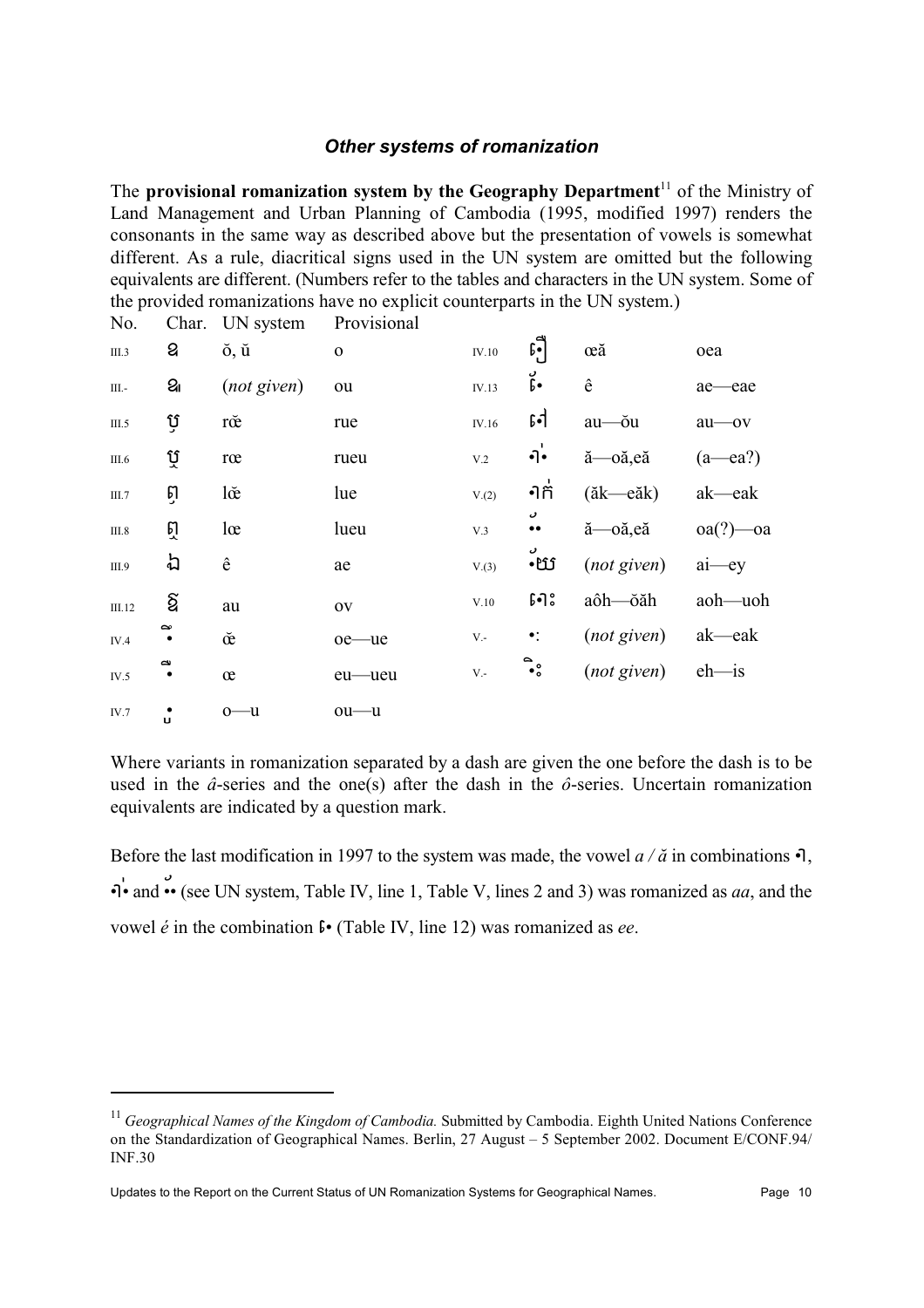## **Serbian**

The United Nations recommended system was approved in 1977 (III/11), based on the Roman equivalent of the Serbo-Croatian Cyrillic alphabet that had long been employed in official gazetteers and maps of Yugoslavia. The table was published as an annex to the resolution<sup>12</sup>. The term relating to the language (Serbian instead of Serbo-Croatian) was modified in 2002 (resolution VIII/14).

The system is used in Serbia and Montenegro, in Bosnia and Herzegovina, and in international cartographic products.

Serbian uses the Cyrillic script that is alphabetic. The romanization table is unambiguous and can be applied automatically. The system is reversible.

# **Romanization**

| $1$ A a a                                                                                                                   |  | 9 $33\degree$ z                    |  | $17$ Hb Hb nj                   |  | 25 $\Phi \phi$ f                          |  |
|-----------------------------------------------------------------------------------------------------------------------------|--|------------------------------------|--|---------------------------------|--|-------------------------------------------|--|
| $2$ $56$ $b$                                                                                                                |  | $10$ $M_{H}$ i                     |  | 18 O O O                        |  | $26$ $X x$ h                              |  |
| $3 \text{ } B \text{ } B \text{ } \text{ } V$                                                                               |  | $11 \quad J \quad j \quad j$       |  | 19 $\Pi \Pi$ p                  |  | 27 $\frac{\text{II}}{\text{II}}$ u c      |  |
| $4 \Gamma \Gamma$ g                                                                                                         |  | 12 $K_K$ $k$                       |  | 20 $Pp$ r                       |  |                                           |  |
| $\,$ 5 Дд $\,$ d $\,$                                                                                                       |  | $13 \text{ J} \text{J} \text{J}$ 1 |  | 21 $C c$ s                      |  | 29 $\[\Pi \Pi \]$ dž                      |  |
| $6$ $\overline{B}$ $\overline{D}$ $\overline{d}$ $(\overline{D})$                                                           |  | $14$ Jb Jb lj                      |  | 22 $T\tau$ t                    |  | $30$ $\text{III}$ $\text{III}$ $\text{S}$ |  |
| $7 \tEe e$                                                                                                                  |  | $15$ M M m                         |  | $23$ Th $\hbar$ $\hbar$ $\hbar$ |  |                                           |  |
| $8$ $\frac{1}{10}$ $\frac{1}{10}$ $\frac{1}{10}$ $\frac{1}{10}$ $\frac{1}{10}$ $\frac{1}{10}$ $\frac{1}{10}$ $\frac{1}{10}$ |  | $16$ HH $n$                        |  | 24 <b>y</b> y u                 |  |                                           |  |

Note. Cursive forms of some characters might be formed differently: Aa  $56$  Be  $\Gamma$  z  $\bar{A}$ d  $\bar{B}$ h Ee  $\bar{K}$  $\alpha$ c 33 Ии Jj Кк Лл Љљ Мм Нн Њњ Оо Пп Рр Сс Тт Ћћ Уу Фф Хх Ци Чч Џи Шш.

## **Thai**

The United Nations recommended system was first approved in 1967 (resolution  $1/14$ ), based on the modified general system of the Royal Institute of Thailand. The table and notes on its application were published in vol. If of the conference reports<sup>13</sup>. A revised version of the system was officially endorsed by the government of Thailand in 2000. This was approved at the Eighth United Nations Conference for the Standardization of Geographical Names in Berlin, 2002, based on a document submitted by Thailand<sup>14</sup>.

Thai uses an alphasyllabic script. In Thai writing word division is not ordinarily indicated which

<sup>&</sup>lt;sup>12</sup> Third United Nations Conference on the Standardization of Geographical Names. Athens, 17 August - 7 September 1977. Vol. I. Report of the Conference, pp. 29, 31.

<sup>&</sup>lt;sup>13</sup> United Nations Conference on the Standardization of Geographical Names. Geneva, 4-22 September 1967. Vol. II. Proceedings of the Conference and technical papers, pp. 122-123.

 $14$  Principles of Romanization for Thai Script by Transcription Method. Eighth United Nations Conference on the Standardization of Geographical Names. Berlin, 27 August - 5 September 2002. Document E/CONF.94/INF.41.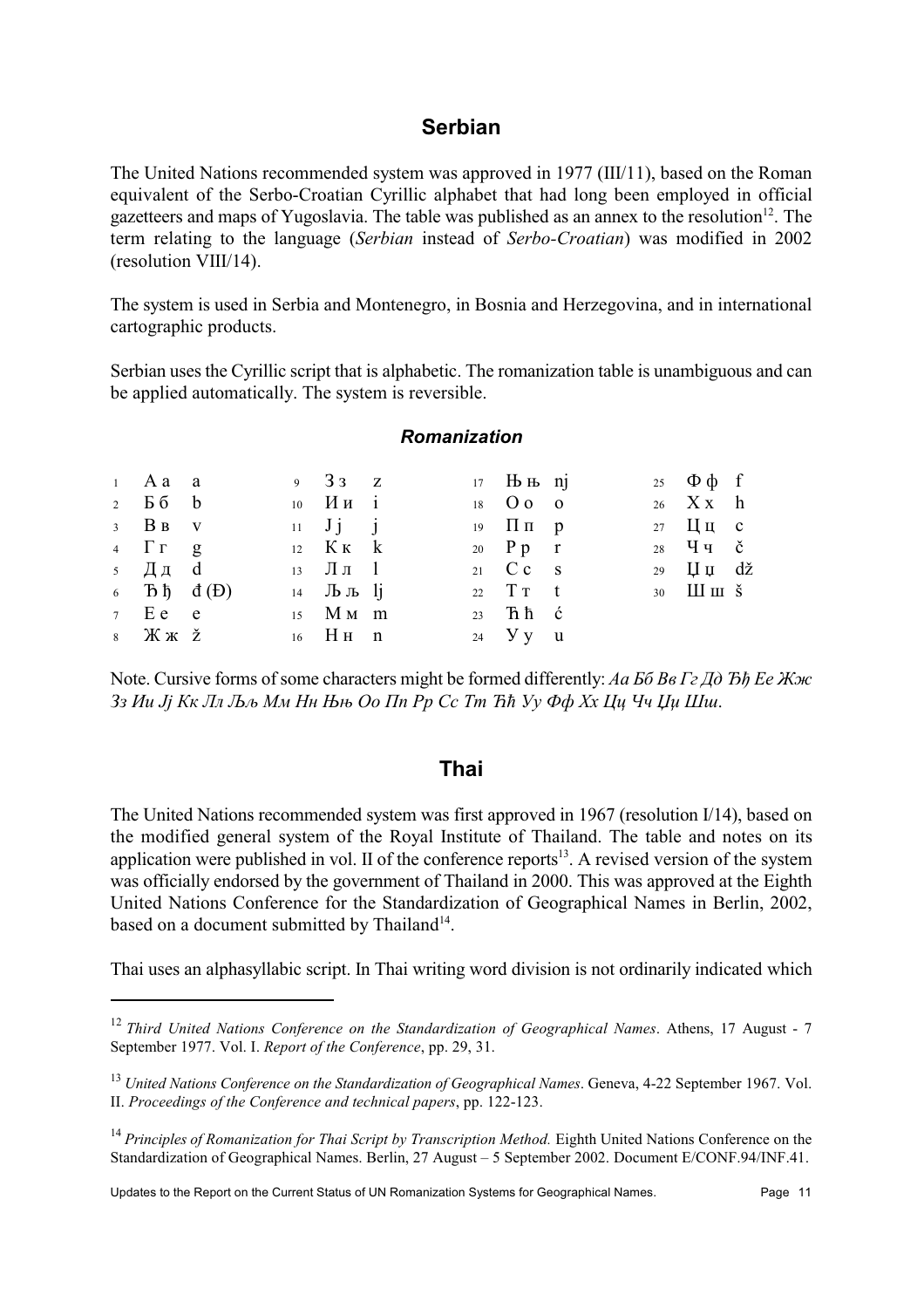may complicate the romanization. The romanization system is not reversible to its original script form.

#### Romanization

Thai characters are romanized in two ways depending on whether they denote syllable-initials or syllable-finals. The romanization of syllable-finals is indicated in parentheses.

| $1 \Omega k(k)$                | $\delta$ 0 ch (t)        | 14 $\Omega$ d (t)       | $_{20}$ ମ $d(t)$                               | $26 \text{ H b (p)}$                | 34 U y                                      | $38 \, \text{r/s}$ (t)                  |
|--------------------------------|--------------------------|-------------------------|------------------------------------------------|-------------------------------------|---------------------------------------------|-----------------------------------------|
| $2 \mathcal{U}$ kh (k)         | $9 \Omega$ ch (t)        | 15 $\Omega$ t (t)       | 21 $\hat{M}$ t (t)                             | $27 \text{ l} \cdot p(p)$           | $35 \space 5 \space r(n)$                   | $39 \text{ H } S(t)$                    |
| $3 \text{ }$ W kh (k)          | 10 $\mathfrak{B}$ ch (t) | $16 \frac{1}{2}$ th (t) | $22 \Omega \th(t)$                             | 28 $\mathbb{N}$ ph (p)              | $36 \text{ } \Omega \text{ } 1 \text{ (n)}$ |                                         |
| $4 \hat{p}$ kh $(k)$           | 11 $\mathfrak{B}$ s (t)  | $17 \text{ Th}, d(t)$   | 23 <i>n</i> th $(t)$ <sup>A</sup>              | 29 $\mathbb{R}$ f(p)                | $372$ W                                     | 41 H h                                  |
| $5 \hat{p}$ kh $(k)$           | 12 $\Omega$ ch (t)       | 18 $\mathbb{R}$ th (t)  | 24 $\delta$ th (t)                             | $30 \text{ W}$ ph $(p)$             |                                             | 42 $\mathbb{W}$ 1 (n)                   |
| $6 \,$ $\%$ kh $(k)$           | $_{13}$ Q, $y(n)$        | $19$ all $n(n)$         | $25 \text{ }\mathcal{U} \text{ }n \text{ }(n)$ | $31 \text{ N}$ f(p)                 |                                             | 43 $\mathbf{0}$ $\mathbf{0}^{\text{B}}$ |
| $7 \text{ } 3 \text{ }$ ng(ng) |                          |                         |                                                | $32 \text{ } \Omega \text{ ph (p)}$ |                                             | 44 J h                                  |
|                                |                          |                         |                                                | $33 \text{ W m}$ (m)                |                                             |                                         |

 $^{\rm A}$  Combination  $\mathfrak N$  is romanized s if so pronounced.

 $B$  See note 5.

## Vocalic nuclei and special characters (• stands for any consonant character)

|                | $1 - \infty$                                                                                       | $\mathbf{a}$ | $13 \quad \bullet$ |                                                                     | $\mathbf u$             | 25 l. 0% oe                                                                                                                                   |    | $37$ $\bullet$ $\bullet$                             | ai |
|----------------|----------------------------------------------------------------------------------------------------|--------------|--------------------|---------------------------------------------------------------------|-------------------------|-----------------------------------------------------------------------------------------------------------------------------------------------|----|------------------------------------------------------|----|
|                | $2 \cdot \infty$                                                                                   | $\mathbf{a}$ |                    | $14 \quad 10^{\circ}$ e                                             |                         | $26 \quad \widehat{b} \bullet \quad \text{oe}$                                                                                                |    | 38 $\int$ $\cdot$ $\theta$                           | ai |
|                | $3 - 55$                                                                                           | a            |                    | $\frac{5}{15}$ $\begin{bmatrix} 6 \\ 0 \\ 1 \end{bmatrix}$ e        |                         | 27 $\mathbf{I} \cdot \mathbf{D}$                                                                                                              | oe | 39 • 19                                              | ai |
|                | $4 \cdot 7$                                                                                        | $\mathbf{a}$ |                    | $16$ $\downarrow$                                                   | $\mathbf e$             | $28$ $\sqrt{1}$ $\frac{1}{2}$ $\frac{1}{2}$ $\frac{1}{2}$ $\frac{1}{2}$ $\frac{1}{2}$ $\frac{1}{2}$ $\frac{1}{2}$ $\frac{1}{2}$ $\frac{1}{2}$ |    | 40 $\{ \cdot \}$                                     | ao |
|                | $5 - 55$                                                                                           | an           |                    | $17$ $\mu\text{}^{\circ}$ ae                                        |                         | $_{29}$ $\overrightarrow{[}$ $\bullet$ $\theta$ ia                                                                                            |    | 41 $\bullet$ 77 ao                                   |    |
|                | $6 \quad \stackrel{\circ}{\bullet}1 \quad \text{am}$                                               |              |                    | $\frac{5}{18}$ $\frac{5}{18}$                                       | ae                      | $30\quad \vec{v}$ <sup>0</sup> $\vec{v}$ uea                                                                                                  |    | 42 <u>e</u> U ui                                     |    |
|                | $7 \bullet i$                                                                                      |              |                    | $19$ $10$ $ac$                                                      |                         | $31 \quad \stackrel{\triangle}{\bullet} 0$ uea                                                                                                |    | 43 $\begin{bmatrix} 1 & 0 \\ 0 & 1 \end{bmatrix}$ 01 |    |
|                | $\begin{array}{ccc} & & \rightarrow & \\ & \bullet & \\ & & \bullet & \end{array}$<br>$\mathbf{i}$ |              |                    | 20 $\int \bullet \infty$ 0                                          |                         | $32$ $\bullet$ $3\degree$ ua                                                                                                                  |    | 44 • OU                                              | 0i |
| $9 \t 8$       |                                                                                                    | ue           |                    | $21$ $\bullet$                                                      | $\mathbf{o}$            | $33 \ 9)$                                                                                                                                     | ua | 45 l.U oei                                           |    |
| $10$ $\bullet$ |                                                                                                    | ue           |                    | $_{22}$ $\begin{bmatrix} \bullet & \bullet & \bullet \end{bmatrix}$ |                         | $34 \cdot 7$                                                                                                                                  | ua | $46$ $\bullet$ 00 $\theta$ uear                      |    |
|                | $11 \quad 10$                                                                                      | ue           |                    | 23 $\sqrt{•}7\%$                                                    | $\overline{\mathbf{0}}$ | $35 \quad \degree$                                                                                                                            | ai | 47 • 78 uai                                          |    |
| $12 \,$        | $\frac{\bullet}{\bullet}$                                                                          | $\mathbf u$  | 24                 | $\bullet$ $\Theta$                                                  | $\mathbf{o}$            | $_{36}$ $\sqrt[6]{\bullet}$                                                                                                                   | ai | $48 \quad 10$                                        |    |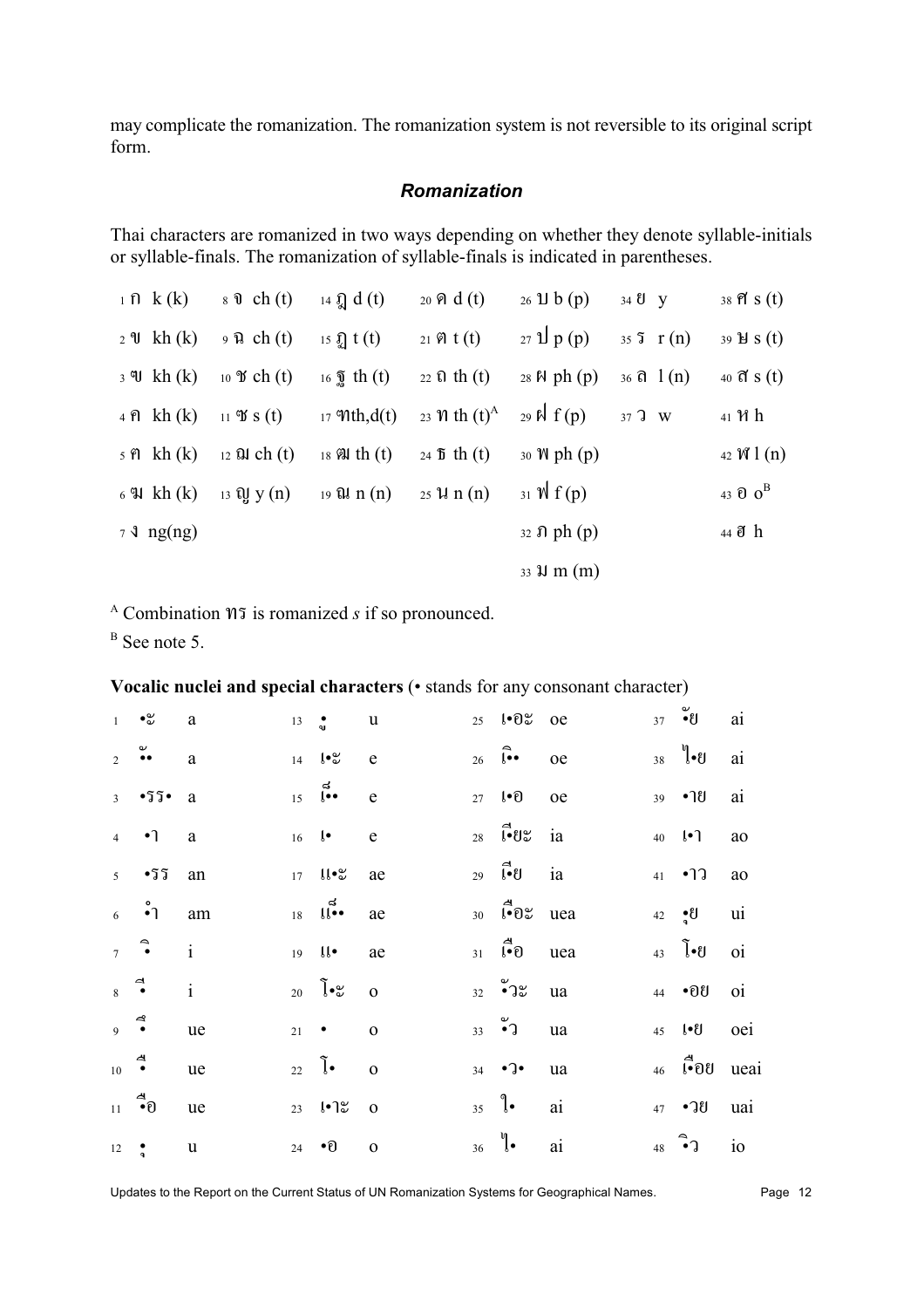| $49 \quad 100 \quad \text{e}$ |  | $52$ $\downarrow \downarrow \bullet$ $\uparrow$ $\phi$ aeo                                                                                                                                                                                                                                                                                                                                                                                               |  | $55 \quad \text{Q}$ rue            |  |
|-------------------------------|--|----------------------------------------------------------------------------------------------------------------------------------------------------------------------------------------------------------------------------------------------------------------------------------------------------------------------------------------------------------------------------------------------------------------------------------------------------------|--|------------------------------------|--|
| 50 $\ell$ • 3 eo              |  | $53 \quad \vec{[} \cdot \vec{[} \cdot \vec{[} \cdot \vec{[} \cdot \vec{[} \cdot \vec{[} \cdot \vec{[} \cdot \vec{[} \cdot \vec{[} \cdot \vec{[} \cdot \vec{[} \cdot \vec{[} \cdot \vec{[} \cdot \vec{[} \cdot \vec{[} \cdot \vec{[} \cdot \vec{[} \cdot \vec{[} \cdot \vec{[} \cdot \vec{[} \cdot \vec{[} \cdot \vec{[} \cdot \vec{[} \cdot \vec{[} \cdot \vec{[} \cdot \vec{[} \cdot \vec{[} \cdot \vec{[} \cdot \vec{[} \cdot \vec{[} \cdot \vec{[} \$ |  | $56 \quad \Omega$ lue              |  |
| $51 \quad 11^{\bullet}$ aeo   |  | 54 $\Omega$ rue <sup>A</sup>                                                                                                                                                                                                                                                                                                                                                                                                                             |  | $57 \quad \text{I}$ and $\text{I}$ |  |

 $^{\rm A}$  Also romanized *ri* and *roe*, according to pronunciation.

#### $$

- 1. In multi-syllable words, the final character of the preceding syllable and the initial character of the succeeding syllable may cause reading ambiguity. Therefore hyphen is used for syllable separation according to the following rules:
	- Hyphen is inserted when the final character of the preceding syllable is a vowel and the a. initial character of the succeeding syllable is  $ng(3)$ , e.g.  $\vec{q}$  $\vec{q}$   $sa$ -nga.
	- $b.$ Hyphen is inserted when the final character of the preceding syllable is  $ng(3)$  and the initial character of the succeeding syllable is a vowel, e.g.  $\tilde{1}$  vang-on.
	- Hyphen is inserted when the initial character of the succeeding syllable is a vowel, e.g.  $\mathbf{c}$ . สะอาด  $sa$ -at. สำอง  $sam$ -ang.
- 2. A word followed by *maiyamok*  $(\mathcal{F})$  is written twice according to the reading rules, e.g. ทำบ่อย ๆ tham boi boi, ไฟไหม้ ๆ fai mai fai mai.
- 3. Words followed by *paivannoi* (*a*), which shortens forms of a well known word or words, are written in full according to the reading rules, e.g. figatin we Krung Thep Maha Nakhon, โปรดเกล้าฯ protklao protkramom.
- 4. An initial  $\theta$  as a vowel-bearer which is phonetically a glottal stop  $[2]$  is ignored.
- 5. One must bear in mind that the romanization of Thai in this case employs the transcription method. Thus, tone marks  $(\cdot, \cdot, \cdot, \cdot)$  and  $\cdot)$  and diacritical marks including the silencing mark  $\vec{(\cdot)}$  and the vowel shortening mark  $\vec{(\cdot)}$ , are completely ignored. In order to transcribe Thai words correctly one must know how to read and pronounce them. There are many words that carry a character or characters that are not pronounced, such as สามารถ samat (5 is silent), พรหม Phrom (ห is silent), ลัก**ษณม์** lak (ษณม์ are silent), ธาตุ that (, is silent), อินทรธนู *inthanu* (195 are silent), and there are also a number of words in Thai where a syllable with

<sup>&</sup>lt;sup>15</sup> Notes 1-5 have been adapted from Principles of Romanization for Thai Script by Transcription Method. Eighth United Nations Conference on the Standardization of Geographical Names. Berlin, 27 August – 5 September 2002. Document E/CONF.94/INF.41.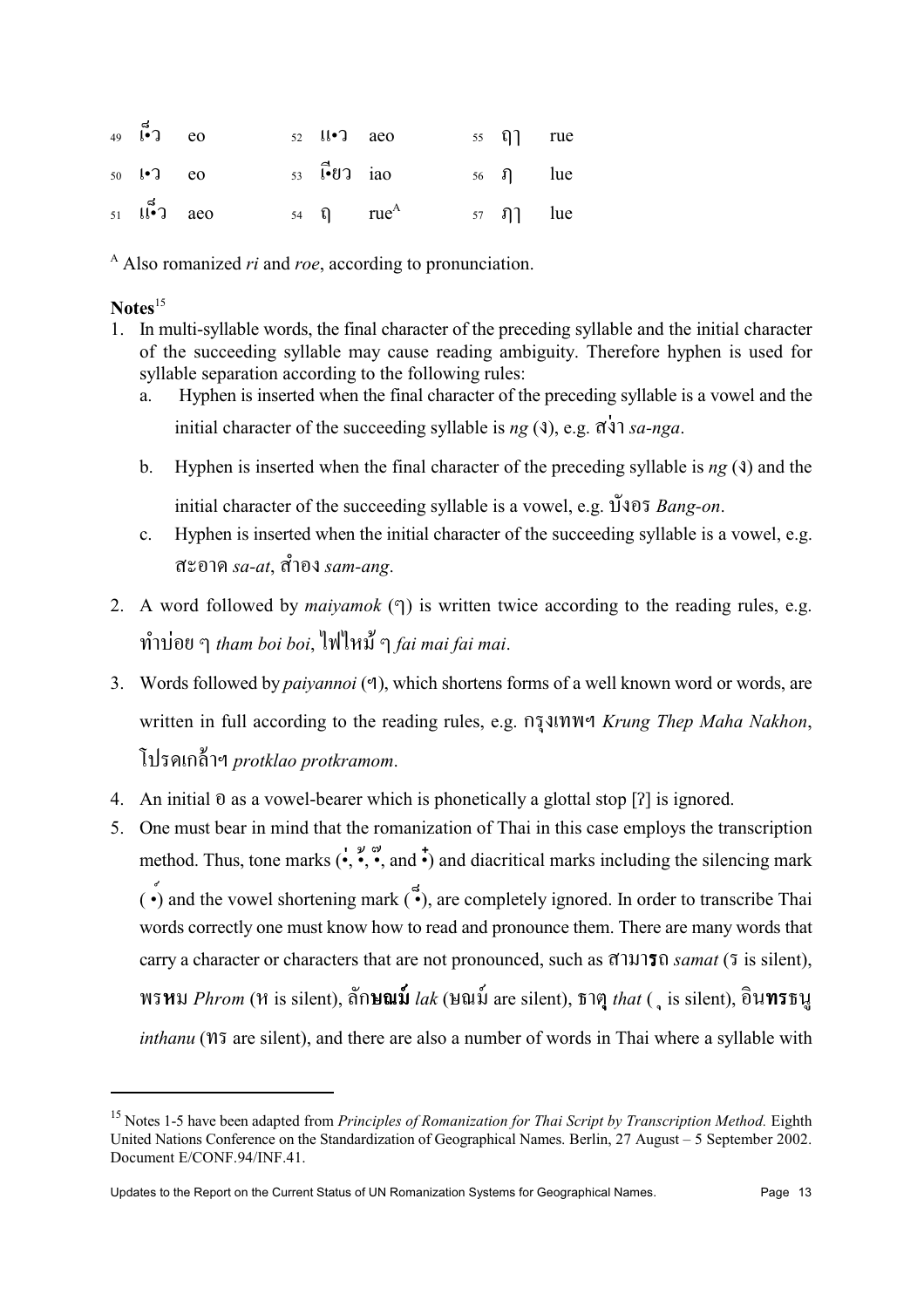an intruding vowel [a] must be inserted such as  $\sqrt{3}$  1515 0  $\mu$  1 *pratthana* (5 is silent and [tha] is

inserted), and  $\tilde{5}$ *®*141 *rattana* ([ta] is inserted) when pronouncing them.

6. When using geographical names romanized according to the previous 1967 version of the official Thai romanization system, it is essential to know that earlier no distinction was made between the vowels u and ue (u was used in both cases, this applied to characters 9, 10, 11, 30, 31, 46, 54, 55, 56 and 57 in the table for vocalic nuclei and special characters) and some diphthongs were romanized differently (iu for character 48 /now io/, ieo for character 53 /now  $iao/$  in the table mentioned).

## Other systems of romanization

The transliteration of Thai in the standard ISO 11940:1998<sup>16</sup> gives each Thai character a unique equivalent in the Roman script (a single letter or a combination of a letter plus a "modifier letter"). The Thai characters are transliterated strictly in the order they are written, diacritical marks accompanying a consonant are transliterated starting by the uppermost mark and finishing

with the subscript mark. As an example, here are some transliteration equivalents:  $\hat{\theta}$  k,  $\hat{\theta}$  kh,  $\hat{\theta}$ 

 $\overline{k}$ h,  $\hat{n}$  kh,  $\hat{n}$  k'h,  $\hat{y}$  kh,  $\hat{y}$  ng;  $\hat{z}$  a,  $\hat{a}$ ,  $\hat{a}$ ,  $\hat{a}$ ,  $\hat{b}$ ,  $\hat{c}$ ,  $\hat{d}$ ,  $\hat{c}$ ,  $\hat{c}$ ,  $\hat{c}$ ,  $\hat{c}$ ,  $\hat{c}$ ,  $\hat{c}$ ,  $\hat{c}$ ,  $\hat{d}$ ,  $\hat{c}$ ,  $\hat{c}$ ,  $\hat{d}$ ,

## **Burmese**

No romanization systems for Burmese have been put forward at the United Nations conferences on the standardization of geographical names or at sessions of the United Nations Group of Experts on Geographical Names. Currently there is no official system of romanization in Myanmar. In 1989 the government of Myanmar changed the spellings of the names of several cities in Myanmar to bring them closer to Burmese pronunciation but this was done on an *ad hoc*  $basis<sup>17</sup>$ .

The only known romanization system of Burmese is that of the BGN and the PCGN (1970) which is based on the 1907 version of the *Tables for the Transliteration of Burmese into English*, published in 1908 by the Office of the Superintendent, Government Printing, Rangoon, Burma.

Burmese uses an alphasyllabic script. The romanization is not reversible to its original script form.

<sup>&</sup>lt;sup>16</sup> This is a modification of a document presented in 1992: *Romanized Transliteration of Thai*. Sixth United Nations Conference on the Standardization of Geographical Names. Vol. II. Technical papers. New York, 25 August - 3 September 1992, pp. 369-379. Some consonants have been given revised equivalents in the ISO standard.

<sup>&</sup>lt;sup>17</sup> Government of the Union of Myanmar Notification  $5/89$ . Eighth United Nations Conference on the Standardization of Geographical Names, Berlin, 27 August - 5 September 2002. Document E/CONF.94/INF.75.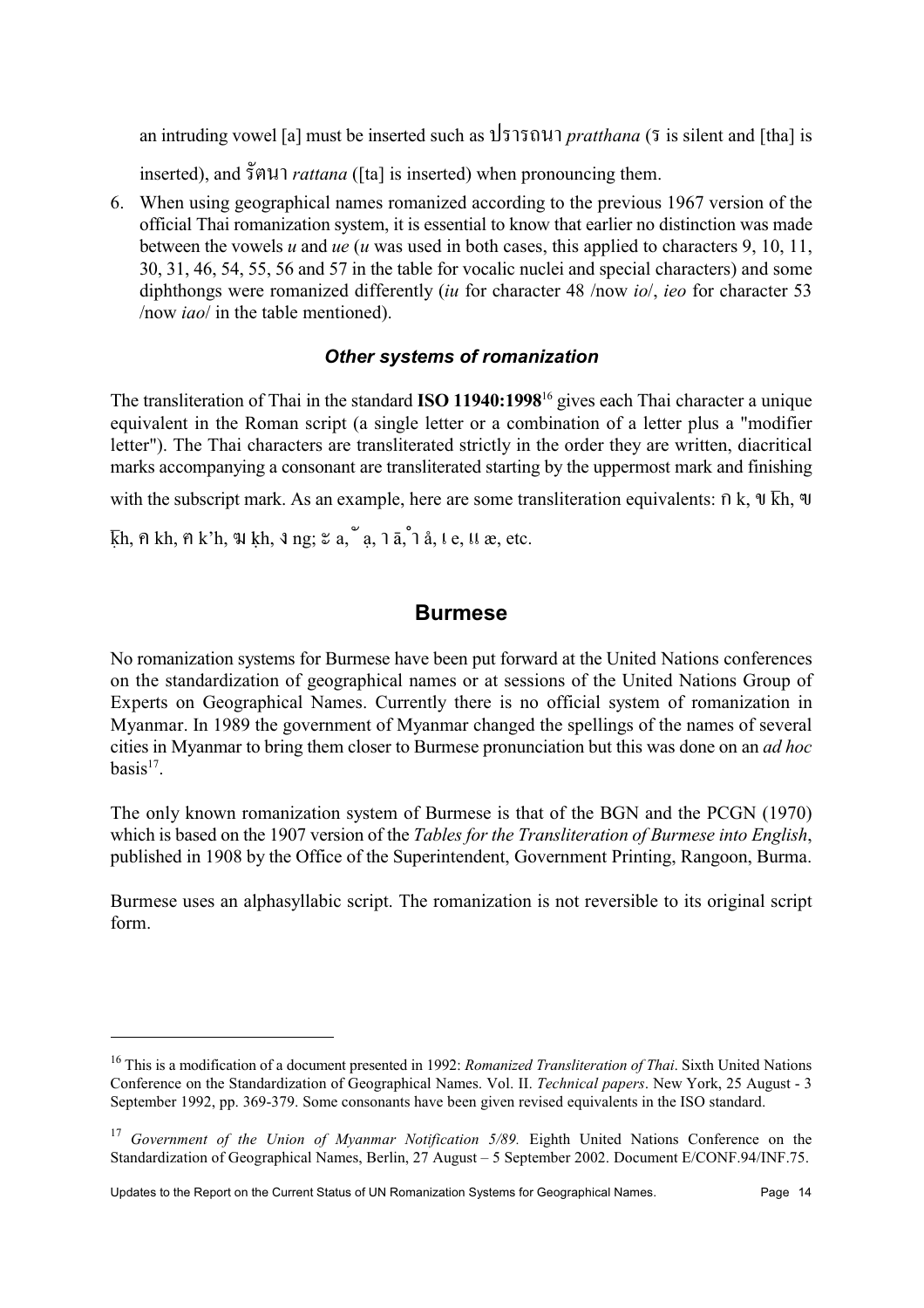#### **System of romanization**

The BGN/PCGN 1970 System is given below.

#### **I. Consonant characters**

|  |  | $1 \text{ }\Omega$ $1 \text{ }\Omega$ $1 \text{ }\Omega$ $6 \text{ }\Omega$ $11 \text{ }\Omega$ $16 \text{ }\Omega$ $10 \text{ }\Omega$ $10 \text{ }\Omega$ $10 \text{ }\Omega$ $10 \text{ }\Omega$ $10 \text{ }\Omega$ $10 \text{ }\Omega$ $10 \text{ }\Omega$ |  |             |
|--|--|-----------------------------------------------------------------------------------------------------------------------------------------------------------------------------------------------------------------------------------------------------------------|--|-------------|
|  |  | 2 $\infty$ ka <sup>A</sup> 7 $\infty$ sa <sup>A</sup> 12 $\infty$ ta <sup>A</sup> 17 $\infty$ ta <sup>A</sup> 22 $\infty$ pa <sup>A</sup> 27 $\infty$ ya                                                                                                        |  | $32 \xi$ la |
|  |  | 3 O ga $\approx$ 8 O za $\approx$ 13 Q da $\approx$ 18 3 da $\approx$ 23 O ba $\approx$ 28 O la $\approx$ 33 S a <sup>D</sup>                                                                                                                                   |  |             |
|  |  | 4 20 ga 9 9 za 14 2 da 19 c da 24 20 ba 29 0 wa                                                                                                                                                                                                                 |  |             |
|  |  | $5 \text{ C}$ nga $10 \text{ P}$ nya <sup>B</sup> 15 $\text{CD}$ na $20 \text{ P}$ na $25 \text{ P}$ ma $30 \text{ D}$ tha <sup>C</sup>                                                                                                                         |  |             |

 $A$  See note 1.

 $B$  Syllable-final variant character:  $\rho$ .

 $\textdegree$  Syllable-final variant character:  $\infty$ .

 $D$  See note 3.

#### II. Independent vowel characters (see also note 4)

| $\frac{1}{2}$ က္ကြား         | $3^{\circ}$ | $5$ cn $e^A$ | $7\overline{)Q}$ aw <sup>B</sup> |
|------------------------------|-------------|--------------|----------------------------------|
| $2 \overline{\mathcal{S}}$ i | $43$ u      | $6$ $C$ $C$  |                                  |

 $\overline{A}$  This character is actually an abbreviation, a genitive/declarative marker.

B Also used in combination with abbreviated vowel characters:  $\epsilon$ [ $\Im p$ ,  $\epsilon$  $\Im \delta$ . III. Abbreviated vowel characters ( $\bullet$  stands for any consonant character)

|  | $\frac{1}{1}$ $\bullet$ an $\frac{1}{3}$ $\bullet$ $\frac{1}{1}$ $\frac{1}{5}$ $\bullet$ $\frac{1}{1}$ $\frac{1}{7}$ $\bullet$ $\frac{3}{5}$ $\bullet$ $\frac{1}{7}$ $\bullet$ $\frac{3}{5}$ $\bullet$ $\frac{1}{7}$ $\bullet$ $\frac{3}{5}$ $\bullet$ $\frac{1}{7}$ $\bullet$ $\frac{3}{5}$ $\bullet$ $\frac{1}{7}$ $\bullet$ $\frac{3}{5}$ $\bullet$ $\frac$ |  |  |
|--|----------------------------------------------------------------------------------------------------------------------------------------------------------------------------------------------------------------------------------------------------------------------------------------------------------------------------------------------------------------|--|--|
|  | $\frac{1}{2}$ $\bullet$ $\frac{1}{4}$ $\bullet$ $\frac{1}{4}$ $\bullet$ $\frac{1}{4}$ $\bullet$ $\frac{1}{4}$ $\frac{1}{4}$ $\bullet$ $\frac{1}{4}$ $\bullet$ $\frac{1}{4}$ $\bullet$ $\frac{1}{4}$ $\bullet$ $\frac{1}{4}$ $\bullet$ $\frac{1}{4}$ $\bullet$ $\frac{1}{4}$ $\bullet$ $\frac{1}{4}$ $\bullet$ $\frac{1}{4}$ $\bullet$ $\frac{1}{4}$ $\bullet$  |  |  |

<sup>A</sup> To avoid graphic confusion with some other characters,  $\circ$  is replaced by  $\int$  and  $\int$  by  $\int$  after consonant characters  $\infty$  ka,  $\circ$  ga,  $\infty$  nga,  $\infty$  da,  $\circ$  pa, and  $\circ$  wa, e.g.  $\infty$  ka,  $\infty$  kaw. After characters  $\infty$  za,  $\infty$  ta,  $\infty$  da,  $\infty$  pa and  $\infty$  ba this practice seems to be optional.

<sup>B</sup> If in conflict with another subscript symbol, a vowel character  $\int$  or  $\int$  may be written after consonant characters, with a prolonged upper part, e.g.  $\Omega$   $\parallel$  kyu,  $\Theta$   $\parallel$   $\epsilon$  myo.

IV. Other symbols ( $\bullet$  stands for any consonant character)

 $1 \bullet 2 \bullet 3 \bullet 4$ <br> $1 \bullet 5 \bullet 11^{-D}$ <br> $1 \bullet 6 \bullet 11$ 

<sup>A</sup> Exceptional romanization:  $\boxed{\mathcal{S}}$  *cha* (see also note 1).

<sup>B</sup> Exceptional romanization:  $\overline{q}$  *cha* (see also note 1).

- <sup>C</sup> Adds *h* before the consonant, e.g.  $\varphi$  *hma*; exceptional romanization:  $\varphi$  (or) *sha*.
- <sup>D</sup> Adds -in to the end of the preceding syllable:  $\infty$   $\delta$   $\infty$  as  $\infty$  Bin-gala Aw.
- $E$  End-of-syllable mark (marks the absence of the inherent vowel).

Symbols 1, 2 and 3 may also occur in combinations:  $\int_{0}^{\infty} -yw$ ,  $\int_{0}^{\infty} -yw$ .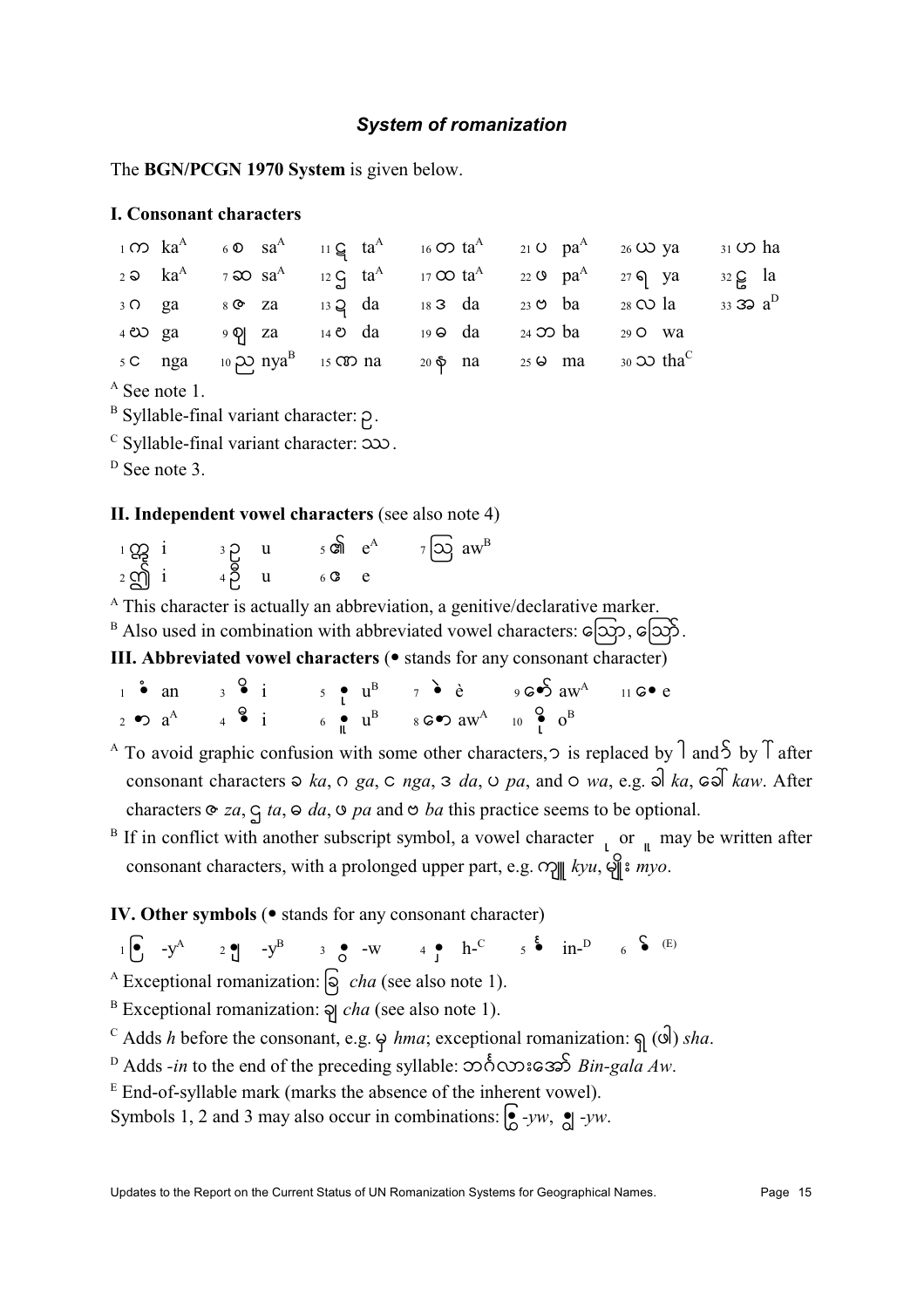V. Syllable endings (• stands for any initial consonant character; syllables beginning with  $\circ$  may have different romanization equivalents, these are also listed below)

| $\bar{1}$        | •က်                                                   | et           | 17 <sup>17</sup> | ိတ်                                                            | eik                     | 33              | ိန်                                      | ein        | 49     | ္မွန္ပ်                  | un                       |
|------------------|-------------------------------------------------------|--------------|------------------|----------------------------------------------------------------|-------------------------|-----------------|------------------------------------------|------------|--------|--------------------------|--------------------------|
| $\overline{2}$   | ိက် eik                                               |              |                  | $18 \quad \bullet \bullet$                                     | ôk                      | 34              | $\bullet$ $\dot{\hat{\mathbf{\varphi}}}$ | ôn         | 50     | ဝမ်                      | wun                      |
|                  | $\begin{matrix} 3 & 0 \\ 1 & 0 \\ 4 & 0 \end{matrix}$ | ôk           | 19 <sup>°</sup>  | ္မွတ်                                                          | $\mathbf{u} \mathbf{t}$ | 35 <sup>°</sup> | ္မွန္                                    | $\,$ un    | 51     | $\bullet$ ယ်             | è                        |
|                  |                                                       | aik          | $20\,$           | ၀တ်                                                            | wut                     | 36 <sup>°</sup> | ဝန်                                      | wun        | 52     | $\bullet$ c $\mathcal S$ | an                       |
| $\overline{5}$   | <b>ော</b> က် auk                                      |              | 21               | မ•ေတ် it                                                       |                         | 37              | $\bullet$ ဏ်                             | an         | 53     | ိုလ်                     | aing                     |
| $6\phantom{a}$   | $\bullet$ $\delta$                                    | et           |                  | 22 $\bullet$ at<br>23 $\circ$ at wut<br>24 $\circ$ $\circ$ wut |                         | 38              | ိက်                                      | ein        | 54     | $\bullet$ သ်             | at                       |
| $\overline{7}$   | $ \mathcal{S}$                                        | in           |                  |                                                                |                         |                 | $39 - 80$                                | ôn         | 55     | ိသ်                      | eik                      |
| $\overline{8}$   | ္နွ                                                   | ein          |                  |                                                                |                         | 40 <sup>°</sup> | <b>ဲ့</b> က်                             | aing       | 56     | $\bullet$ S              | in                       |
| $\overline{9}$   | $\frac{8}{5}$                                         | aing         | $25\overline{)}$ | $\bullet$ Ŝ                                                    | at                      | 41              | $\bullet$ S                              | at         | 57     | $\ddot{\bullet}$         | an                       |
| 10 <sup>10</sup> | မောင်                                                 | aung         | 26               | $\frac{8}{3}$                                                  | eik                     | 42              | ို့                                      | eik        | 58     | $\mathsf{Q}\circ$        | ein                      |
| $11^{\circ}$     | $\bullet$ $\delta$                                    | it           | 27               | $\cdot$ $\frac{5}{3}$                                          | ôk                      | 43              | $\cdot \delta$                           | ôk         | 59     | $\cdot$                  | $\hat{\text{o}}\text{n}$ |
| 12               | $\bullet$                                             | ôk           | 28               | ၈ $\mathcal{S}$                                                | at                      | 44 <sup>°</sup> | ွိ $\delta$                              | ut         | $60\,$ | $\sum_{i=1}^{n}$         | un                       |
| 13               | ∙ဇ်                                                   | it           | 29               | $\bullet$ $\delta$                                             | at                      | 45              | ဝါဘ်                                     | wut        | 61     | $\mathring{\circ}$       | wun                      |
| 14               | ္နွ                                                   | eik          | 30 <sup>1</sup>  | ိန္မွ                                                          | eik                     | $46\text{ }$    | $\bullet$ S                              | ${\rm an}$ | 62     | $\bullet$ သာ်            | at                       |
| 15               | •ည်                                                   | $i, in, e^A$ | 31               | ∙ာဓ်                                                           | at                      | 47              | ့ွေ                                      | ein        |        |                          |                          |
| 16               | $\overline{\mathcal{S}}$                              | at           | 32               | •န်                                                            | an                      | 48 <sup>°</sup> | ု့မ်                                     | ôn         |        |                          |                          |

<sup>A</sup> The choice of romanization depends on the actual pronunciation.

## **Notes**

- 1. Certain consonant sounds change their value if used after any vowel letter or nasal consonant except as cited in note 5. The changes, as expressed in Roman letters, are the following:
	- ch  $\rightarrow$  gy  $\mathbf{k}$  $\rightarrow$  g  $\rightarrow b$  $\mathbf{p}$  $\rightarrow$  Z  $S$  $\rightarrow$  d  $\ddagger$
- 2. In romanization,  $-a$  is always accompanying the Burmese consonant character unless this has got a dependent vowel character or an end-of-syllable mark: 030 madama.
- 3. At the beginning of a word, the character  $\infty$  should not be romanized, unless followed by a consonant character that does not bear a vowel character or an end-of-syllable mark, in which case the character  $\infty$  should be romanized a:  $\infty$  as  $\infty$  as  $\infty$  as  $\infty$  at At the beginning of a medial or final syllable,  $\infty$  should be rendered by a hyphen:  $\omega \approx p$  ma-u, သီးပင်အိုင် Thibin-aing.
- 4. The independent vowel characters should be romanized with a hyphen at the beginning of medial and final syllables:  $G[\overrightarrow{\alpha}]$  & kye-e.
- 5. When two consonant characters are written one above the other without an end-of-syllable mark, the upper character should be romanized first, followed by the lower character, and then the vowel and consonant characters, if any:  $\bigcirc$  panyza,  $\mathcal{S}$ goo andimabawa.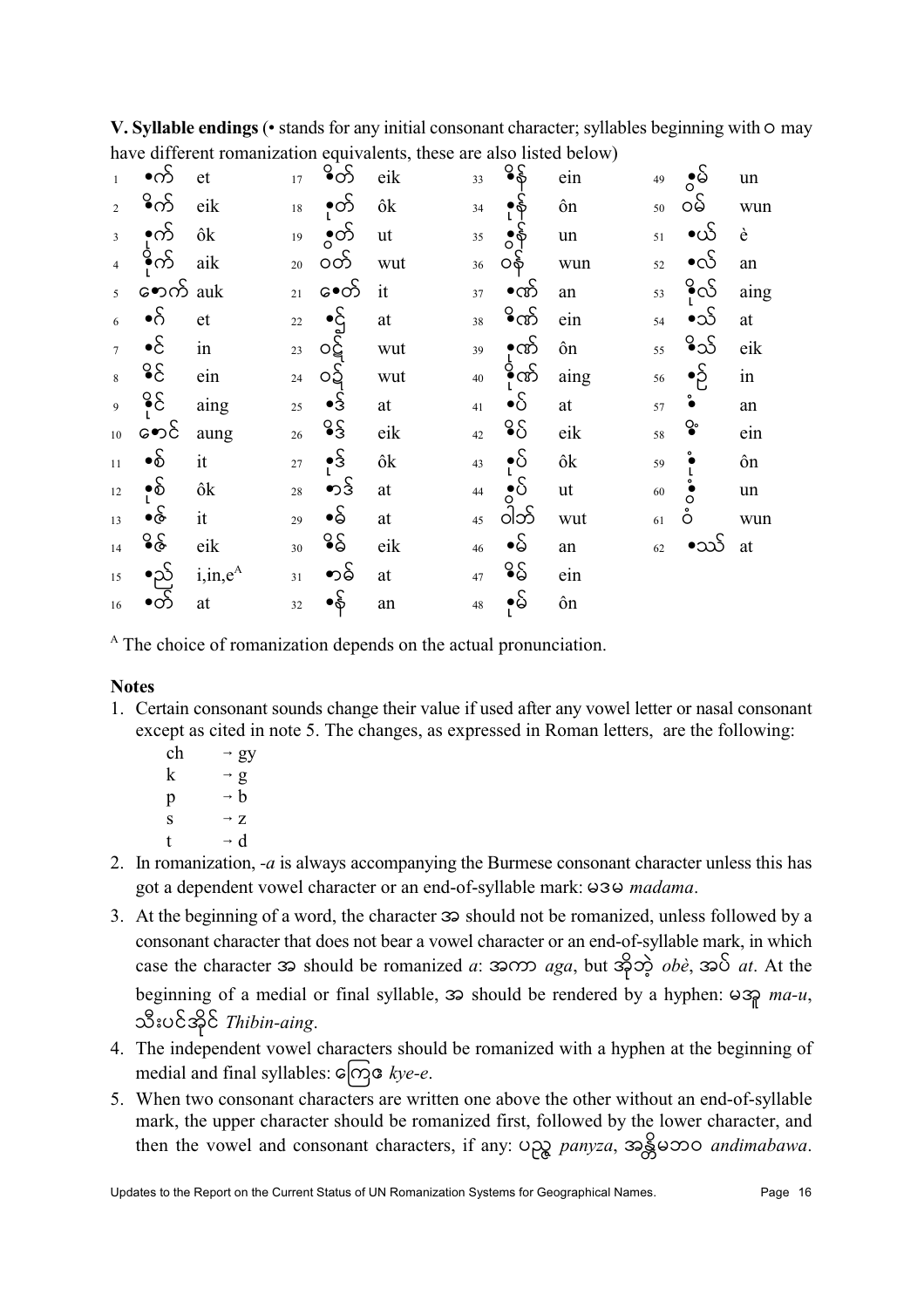Alternative romanizations, as indicated in note 1, do not apply to the upper character: 20000 thetta, 8go missa, pogg ukkada.

- 6. When the letter *n* at the end of a syllable is followed by *g* or *y* at the beginning of the next syllable, hyphen should be added in between them; similarly hyphen should be used between t and h if they are in different syllables:  $\infty$   $\sum$   $\infty$   $\infty$   $\infty$   $\infty$  for  $\infty$   $\infty$   $\infty$   $\infty$   $\infty$   $\infty$  for  $\infty$   $\infty$   $\infty$   $\infty$   $\infty$   $\infty$   $\infty$   $\infty$   $\infty$   $\infty$   $\infty$   $\infty$   $\infty$   $\infty$   $\infty$   $\infty$   $\$
- 7. Tone marks and  $\frac{1}{2}$  should not be romanized.

## **Dzongkha**

No romanization systems for Dzongkha have been put forward at the United Nations conferences on the standardization of geographical names or at sessions of the United Nations Group of Experts on Geographical Names.

In 1991 the first phonological romanization for Dzongkha was introduced by the Dzongkha Development Commission. Roman Dzongkha as it was called, was intended to accurately and adequately represent the phonology of the living language and to serve as a standard for representing Dzongkha names and words in the international media. However, the system was not implemented, and later a simplified version of Roman Dzongkha was devised by the same Commission. Bhutan's Ministry of Home Affairs approved the implementation of Roman Dzongkha on May 29, 1997 and made it mandatory for all government institutions to use standardized spellings of geographical names and the guidelines for romanization.

Dzongkha uses an alphasyllabic script *(Uchen)* which occurs in two main forms. The printed or uncial writing *(tshum)* is actually the same as is used in Tibetan. But Bhutanese longhand writing (formal version, *jotshum*, and cursive version, *joyi*) is unique to Dzongkha, making ample use of ligatures. Below only the printed form of characters is presented, for longhand writing one should refer to Dzongkha language manuals<sup>18</sup>. Relationship between script and pronunciation is complex and romanized names cannot be reverted to their original script forms.

<sup>&</sup>lt;sup>18</sup> See e.g. Dzongkha by George van Driem with the collaboration of Karma Tshering of Gaselô. Research School CNWS, School of Asian, African, and Amerindian Studies. Leiden, The Netherlands 1998.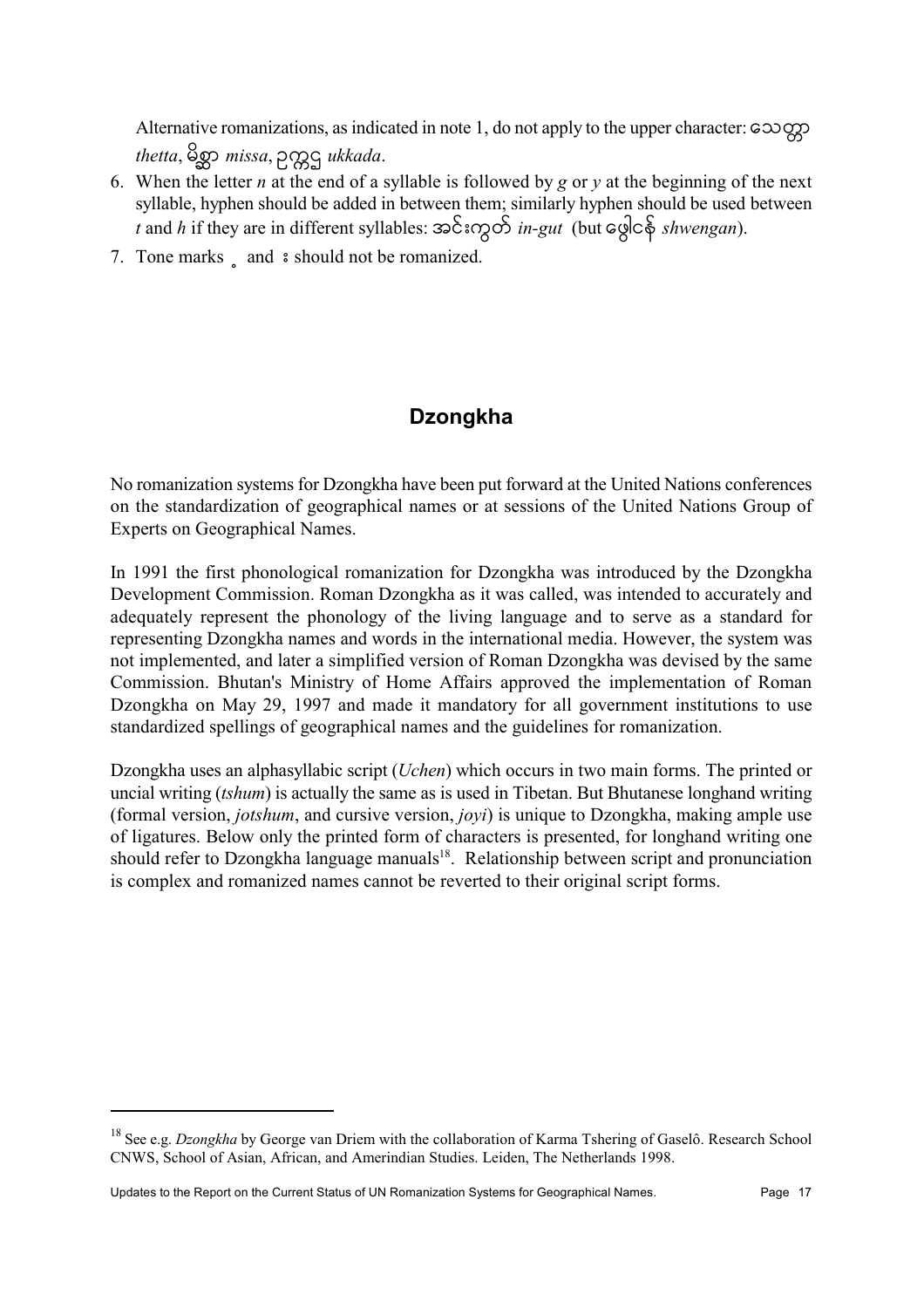#### **System of romanization**

| $1 \pi$ ka          |                                  | $95$ ta              |                          | $17\frac{1}{5}$ tsa      |                     | 25 $\lambda$ ra <sup>C</sup> |  |
|---------------------|----------------------------------|----------------------|--------------------------|--------------------------|---------------------|------------------------------|--|
|                     | $2 \,$ P kha                     | $10 \text{ g}$ tha   |                          |                          | 18 $\hat{f}$ tsha   | $26 \, \text{N}$ la          |  |
| $3 \overline{q}$ ga |                                  | $115$ da             |                          | $19 \epsilon^2$ dza      |                     | $27 - 9$ sha                 |  |
|                     | $45$ nga                         | $12 \overline{5}$ na |                          |                          | 20 $2 \text{ Wa}^A$ | 28 N Sa                      |  |
|                     | $5 \delta$ cha                   | 13 4 pa              |                          | $21 \text{ } q$ zha      |                     | 29 $\frac{1}{2}$ ha          |  |
|                     | $6\text{ }\mathbf{\bar{c}}$ chha |                      | 14 $\omega$ pha          | $22 \geqslant 2a$        |                     | $30 \,$ 5 $\sqrt{3}$ a       |  |
| $7 \in$ ja          |                                  |                      | $15 \leq \text{ba}$ , wa | 23 $\alpha$ a            |                     |                              |  |
|                     | 8 % nya                          | 16 A ma              |                          | 24 $\mu$ ya <sup>B</sup> |                     |                              |  |

The **official romanization** (1997) is as follows<sup>19</sup>.

<sup>A</sup> Subscript variant of the character s is not romanized:  $\frac{1}{4}$  ka,  $\frac{1}{4}$  da,  $\frac{1}{3}$  tsha.

<sup>B</sup> Subscript variant of the character is  $\epsilon$ , e.g.  $\mathbb{Z}$ ; for romanizations see Table II.

<sup>C</sup> Superscript variant of the character  $\tau$  is not romanized:  $\bar{\pi}$  ka,  $\bar{\xi}$  da,  $\bar{\xi}$  dza. Subscript variant of

the character is , e.g.  $\overline{B}$ ; for romanizations see Table II.

#### II. Syllable-initial consonant combinations

The list is not complete. Mainly those romanized differently from general rules are given. See also notes to the main table and note 1 at the end.

| $1^{\frac{\pi}{2}}$ cha, ka <sup>A</sup>          | $759 \text{ ya}$           |                        |                        | $_{13}$ $\bar{5}$ thra | $_{19}$ $\mathbb{S}$ sa                |  |
|---------------------------------------------------|----------------------------|------------------------|------------------------|------------------------|----------------------------------------|--|
| $_2$ [3 chha, kha <sup>A</sup>                    |                            | $8 \frac{3}{9}$ nya    | $_{14}$ 5 dra          |                        | $_{20}$ $\overline{2}$ hra             |  |
| $a_3 \stackrel{\text{d}}{=}$ ja, gya <sup>A</sup> | $9^{\frac{\pi}{2}}$ tra    |                        | $_{15}$ $\approx$ tra  |                        | $_{21}$ 5 <sup>4</sup> wa <sup>B</sup> |  |
| $4^{\frac{5}{3}}$ cha, pcha                       |                            | $_{10}$ $\upbeta$ thra | $_{16}$ $\approx$ thra |                        | $_{22}$ $\overline{a}$ da              |  |
| $5^{\frac{1}{3}}$ chha, pchha                     | $_{11}$ $\mathbb{I}$ dra   |                        | $17^{\frac{5}{3}}$ dra |                        | $_{23}$ $\frac{21}{5}$ lha             |  |
| $6^{\frac{5}{3}}$ ja, bja                         | $_{12}$ $\overline{z}$ tra |                        |                        | $_{18}$ $\Im$ shra     |                                        |  |

<sup>A</sup> Palatal variants *ch*, *chh*, *j* are generally used before *a*, *o* and *u*.

 $B$  Not romanized if followed by any other vowel than  $a$ .

 $19$  Adapted from Samples for Geographical names of Bhutan in dzongkha and roman dzongkha with brief Guidelines. Dzongkha Development Commission, Royal Government of Bhutan, June 1997.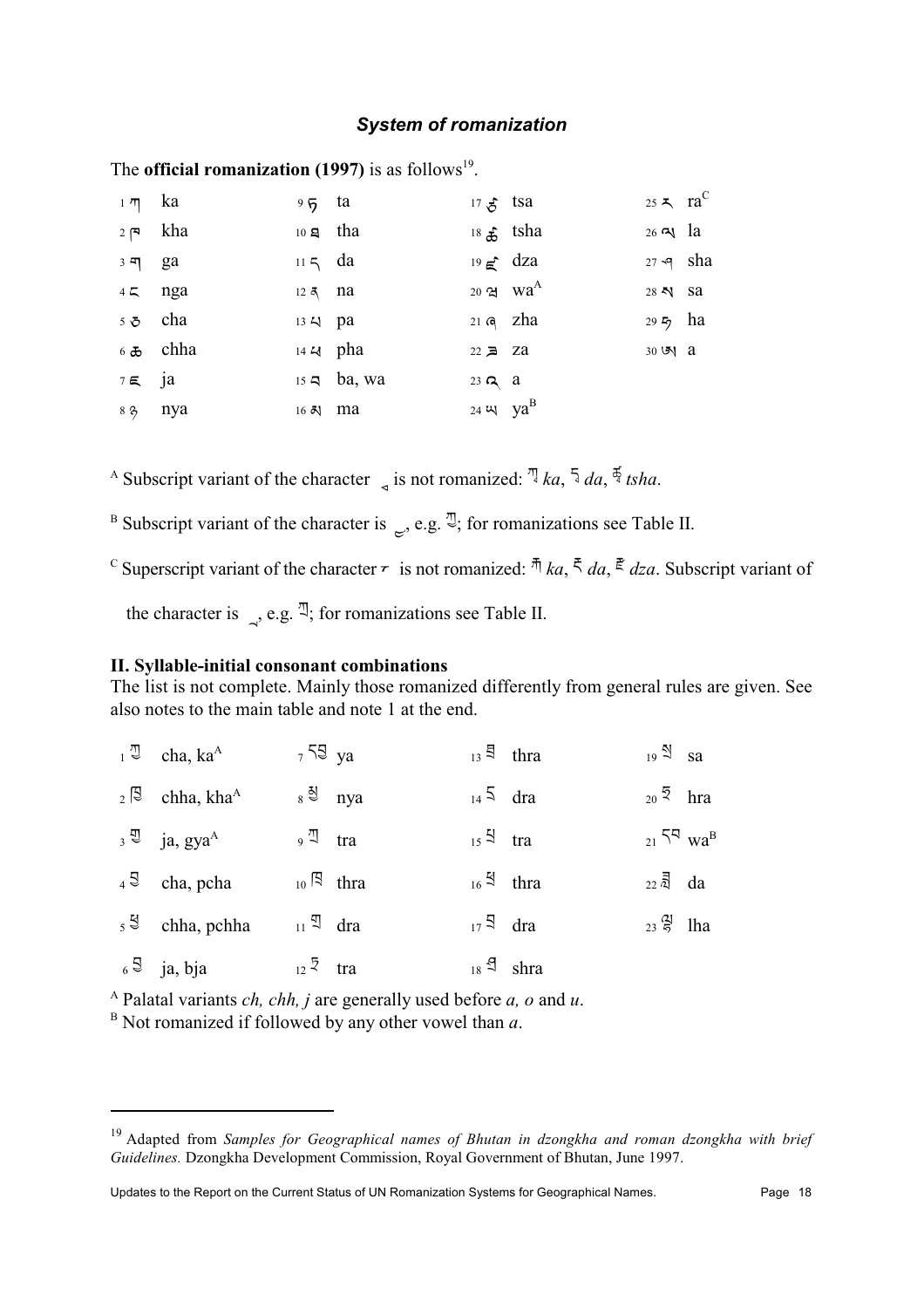#### III. Vowel characters (• stands for any consonant character)

 $3 \bullet$  u, ue/u<sup>B</sup>  $4 \bullet$  e  $5 \bullet$  0, oe/o<sup>C</sup> a.  $e/av^A$   $2 \cdot i$  $\overline{1}$   $\bullet$ A Romanized e or ay if followed by a suffix  $5^{\circ}$   $3^{\circ}$  as  $\frac{3!}{2!}$   $3!$   $\frac{1}{2!}$   $3!$   $\frac{1}{2!}$   $3!$   $\frac{1}{2!}$   $3!$   $\frac{1}{2!}$   $3!$   $\frac{1}{2!}$   $3!$   $\frac{1}{2!}$   $3!$   $\frac{1}{2!}$   $3!$   $\frac{1}{2!}$   $3!$   $\frac{1}{2!}$   $3$ B Romanized *ue* or *u* if followed by a suffix  $5^{\prime}$   $5^{\prime}$  <sup>a</sup>'  $\frac{1}{2}$ '  $\frac{1}{5}$ ' *a*' *a' huentse*.  $\sqrt[3]{5}$ ' *a*<sup>'</sup> *Suntale*. C Romanized *oe* or *o* if followed by a suffix  $5^{\circ}$   $\frac{5^{\circ}}{9}$   $\frac{4^{\circ}}{9}$   $\frac{5^{\circ}}{9}$   $\frac{5^{\circ}}{9}$   $\frac{5^{\circ}}{9}$   $\frac{5^{\circ}}{9}$   $\frac{5^{\circ}}{9}$   $\frac{5^{\circ}}{9}$   $\frac{5^{\circ}}{9}$   $\frac{5^{\circ}}{9}$   $\frac{5^{\circ}}{9}$   $\frac{5^{\circ}}{9$ 

#### IV. Syllable endings (suffixes)

| $1 - \pi$ g, k or not romanized        | 67 $m$ |                                  |
|----------------------------------------|--------|----------------------------------|
| $25$ ng, or not romanized              |        | $7\sigma$ not romanized          |
| 35 not romanized, except thed          |        | $8 \le r$ , or not romanized     |
| $4\bar{5}$ <i>n</i> , or not romanized |        | $9 \approx l$ , or not romanized |
| $5a$ b, p                              |        | $10 \,$ N not romanized          |

#### **Notes**

- 1. Dzongkha words are divided into syllables, separated by a special symbol, e.g.  $\frac{a}{2}$  Thimphu. A graphical syllable may be composed of several elements, including prefixed, superscript and subscript consonant characters that are used syllable-initially, and suffixed consonant characters (one or more) used syllable-finally. This may result in consonants being stacked up on top of the other, e.g.  $\frac{5}{2}$  (transliterated skya). As a rule, prefixed consonants are not romanized:  $\frac{15}{5}$ ,  $\frac{15}{4}$ ,  $\frac{15}{4}$ ,  $\frac{15}{4}$ ,  $\frac{15}{4}$ ,  $\frac{15}{4}$ ,  $\frac{15}{4}$ ,  $\frac{15}{4}$ ,  $\frac{15}{4}$ ,  $\frac{15}{4}$ ,  $\frac{15}{4}$ ,  $\frac{15}{4}$ ,  $\frac{15}{4}$ ,  $\frac{15}{4}$ ,  $\frac{15}{4}$ ,  $\frac{15}{4}$ ,  $\frac{15}{4}$ ,  $\frac{15$ exception of  $\frac{a_1}{5}$  lha:  $\frac{a_1}{5}$   $\frac{a_2}{5}$   $\frac{a_3}{5}$   $\frac{a_4}{5}$   $\frac{a_5}{5}$   $\frac{a_5}{5}$   $\frac{a_6}{5}$   $\frac{a_7}{5}$   $\frac{a_8}{5}$   $\frac{a_9}{5}$   $\frac{a_1}{5}$   $\frac{a_2}{5}$   $\frac{a_3}{5}$   $\frac{a_4}{5}$   $\frac{a_5}{5}$   $\frac{a_6}{5}$ or not romanized based on local pronunciation, e.g.  $\frac{5}{3}$ <sup> $\zeta$ </sup> $\left[\frac{8}{3}\right]$  *Drungkhag* (subdivision),  $\zeta$ <sup> $q$  $\zeta$  $\frac{13}{3}$ </sup> *Wangchhuk* (personal name),  $\frac{N}{2}$  *Ta* (tiger), etc. Secondary suffixed consonants are not romanized, although there are some exceptions:  $\frac{45.34548}{8}$  Bartsham,  $\frac{5}{5}$  Dangchhu, but गाबव्ययाञ्जन Zhemgang.
- 2. Additional characters that are found mainly in words of Indic provenance, are romanized as follows:  $\overline{\zeta}$  tra,  $\overline{\zeta}$  thra,  $\overline{\zeta}$  dra,  $\overline{\zeta}$  na,  $\overline{\zeta}$  kha,  $\overline{\zeta}$  chha.
- 3. Pronunciation of Dzongkha names may vary according to local usage and there are several exceptions to the present romanization guidelines.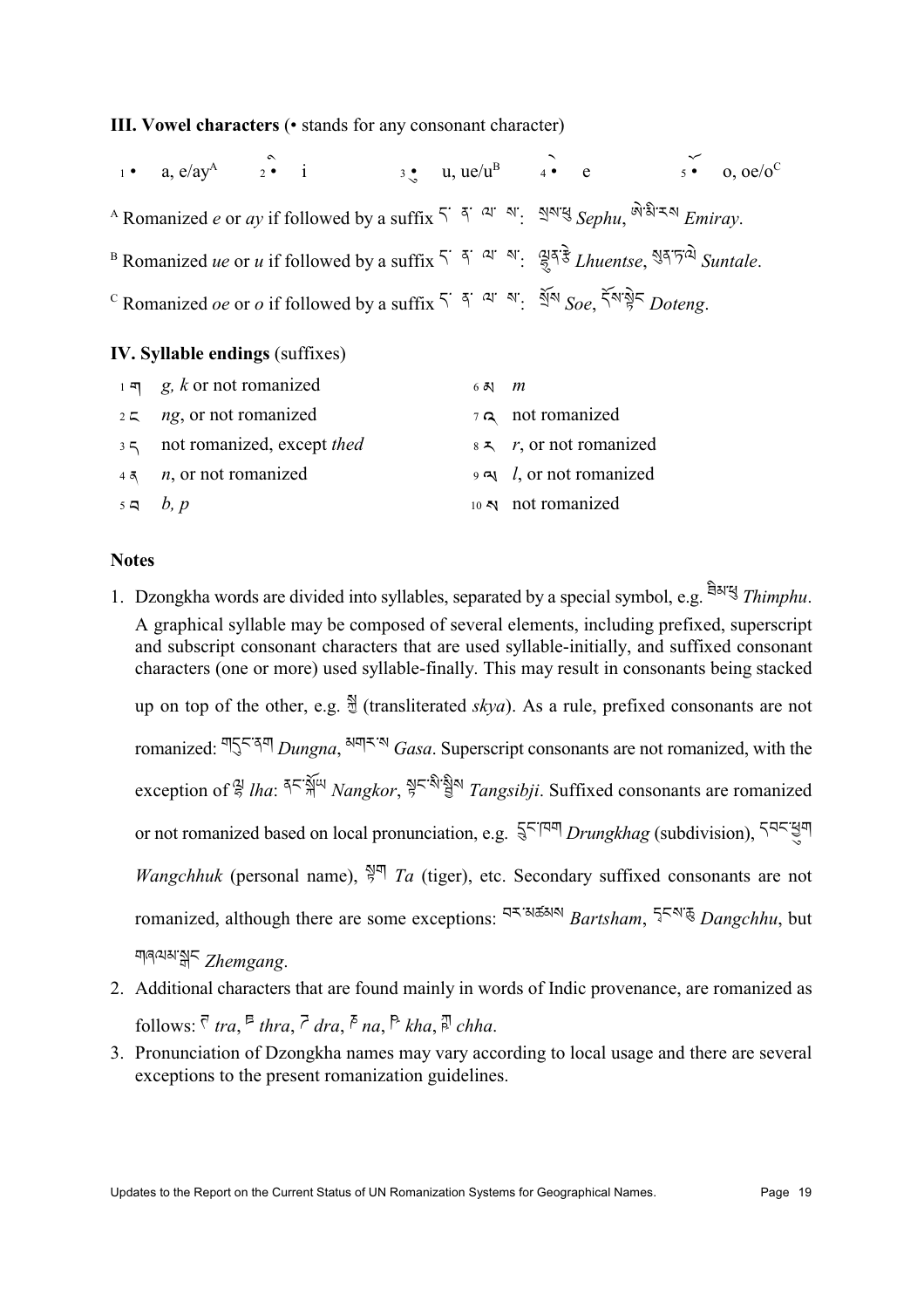## Korean

No romanization system for Korean has been approved at the United Nations conferences on the standardization of geographical names, although systems for the romanization of Korean have been presented at several sessions of the United Nations Group of Experts on Geographical Names (UNGEGN). Experts at the sessions have repeatedly expressed their wish that the Democratic People's Republic of Korea and the Republic of Korea should continue their efforts in aspiring to agree on a single international system for the romanization of Korean geographical names.

In the Democratic People's Republic of Korea there is a national system adopted in 1992 and presented to the 17th session of UNGEGN in 1994, updated version was published in 2002<sup>20</sup>.

In the Republic of Korea the Ministry of Culture and Tourism adopted in July 2000 a new system of romanization for Korean<sup>21</sup> which superseded another system approved in 1984. It is provided that the full transition to the new system will be completed before the end of 2005 but it is already compulsory since March 2002 to follow this system in new publications.

Apart from the national systems the most widely used international system is that of McCune-Reischauer (1939) which has also been adopted by the BGN and the  $PCGN^{22}$ .

A transliteration system that was provisionally agreed upon by the ISO experts of the Democratic People's Republic of Korea and the Republic of Korea, is given in ISO TR 11941:1996 (a provisional technical report, not enforced as a standard) $^{23}$ .

In linguistics also the so-called Yale system of romanization is widely accepted<sup>24</sup>.

Korean uses an alphabetic script in which the characters are grouped graphically together into complex syllable blocks. So, the geographical name P'anmunjom is written 판문점, not 파니미ㅜ니저미.

## **Systems of romanization**

The following table gives a comparison of all the main romanization systems. The character

<sup>&</sup>lt;sup>20</sup> Guideline for The Romanization of Korean (Democratic People's Republic of Korea). Eighth United Nations Conference on the Standardization of Geographical Names. Berlin, 27 August - 5 September 2002. Document E/CONF.94/INF.72.

<sup>&</sup>lt;sup>21</sup> New Romanization System of Korean (Republic of Korea). Eighth United Nations Conference on the Standardization of Geographical Names. Berlin, 27 August - 5 September 2002. Document E/CONF.94/INF.68.

 $^{22}$  Romanization Systems and Roman-script Spelling Conventions. Prepared by the U.S. Board on Geographic Names Foreign Names Committee Staff. Published by the Defense Mapping Agency. 1994, pp. 57-61.

<sup>&</sup>lt;sup>23</sup> The summary of it was published at the Internet site http://www.phon.ucl.ac.uk/home/kskim/11941.html.

<sup>&</sup>lt;sup>24</sup> See e.g. *The World's Writing Systems*. Edited by Peter T. Daniels and William Bright. New York, Oxford: Oxford University Press 1996, pp. 218-227.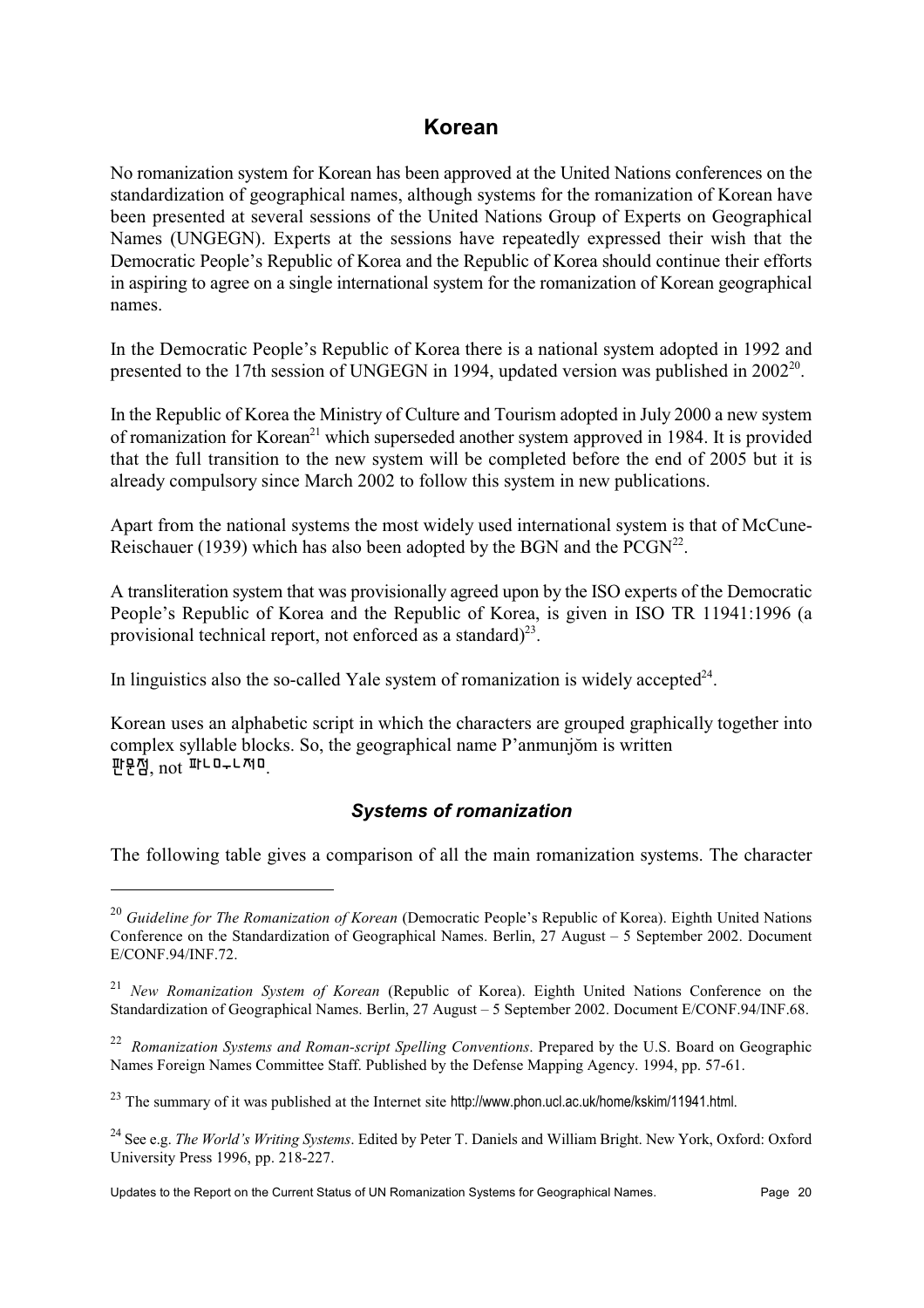sequence has been taken from ISO TR 11941, there are variations to this in national usage. Romanization equivalents in the columns are as follows:  $1 - ISO TR 11941$ ,  $2 -$  national system of the Democratic People's Republic of Korea (1992),  $3$  – national system of the Republic of Korea (2000),  $4 - \text{McCune-Reschauer system}$  (1939),  $5 - \text{Yale system}$  of romanization.

|                  |                | $\mathbf{1}$                                          | $\boldsymbol{2}$     | $\sqrt{3}$                   | $\overline{4}$        | 5                         |
|------------------|----------------|-------------------------------------------------------|----------------------|------------------------------|-----------------------|---------------------------|
| $\mathbf{1}$     | ٦              | k/g                                                   | $\mathbf k$          | g, $k^{\textrm{\tiny{F}}}$   | $\mathbf k$           | $\mathbf k$               |
| $\overline{c}$   | F              | kh/k                                                  | kh                   | $\mathbf k$                  | k                     | kh                        |
| 3                | T              | kk/gg                                                 | kk                   | ${\bf k}{\bf k}$             | kk                    | kk                        |
| $\overline{4}$   | $\mathsf C$    | $t\!/d$                                               | $\mathbf t$          | $d, t^F$                     | $\mathbf t$           | $\mathbf t$               |
| 5                | $\in$          | th/t                                                  | th                   | $\mathfrak{t}$               | $t^{\prime}$          | th                        |
| 6                | $\pmb{\alpha}$ | tt/dd                                                 | tt                   | tt                           | tt                    | $\mathsf{t}\mathsf{t}$    |
| $\boldsymbol{7}$ | Ĥ              | $\rm p/b$                                             | $\mathbf{p}$         | b, p <sup>F</sup>            | p                     | $\mathbf{p}$              |
| 8                | П              | ph/p                                                  | ph                   | $\mathbf{p}$                 | p'                    | ph                        |
| 9                | ₩              | pp/bb                                                 | pp                   | pp                           | pp                    | pp                        |
| 10               | π              | c/j                                                   | j                    | $\mathbf{j}$                 | ch                    | $\mathbf c$               |
| 11               | $\pmb{\pi}$    | $\ensuremath{\text{ch}}\xspace/\ensuremath{\text{c}}$ | ch                   | ch                           | ch'                   | ch                        |
| 12               | $\overline{r}$ | cc/jj                                                 | jj                   | $\rm jj$                     | tch                   | cc                        |
| 13               | ٨              | $\mathbf S$                                           | ${\bf S}$            | ${\bf S}$                    | $\bf S$               | ${\bf S}$                 |
| 14               | М              | SS                                                    | SS                   | SS                           | SS                    | $\mathbf{S}\mathbf{S}$    |
| 15               | Ù              | $\boldsymbol{\mathrm{h}}$                             | $\boldsymbol{h}$     | $\boldsymbol{\text{h}}$      | $\boldsymbol{h}$      | $\boldsymbol{\mathrm{h}}$ |
| 16               | 0              | $,$ <sup>A</sup> , $-$ <sup>B</sup> , ng <sup>C</sup> | -, $ng^E$            | -, $ng^E$                    | $-$ , ng <sup>E</sup> | -, $ng^E$                 |
| 17               | L              | $\mathbf n$                                           | $\mathbf n$          | $\mathbf n$                  | $\mathbf n$           | $\mathbf n$               |
| $18\,$           | 5              | $1, r^D$                                              | $\mathbf r$          | r, $\mathbf{l}^{\mathrm{G}}$ | r, n, l               | $\mathbf{1}$              |
| 19               | $\hbox{\bf D}$ | m                                                     | m                    | ${\rm m}$                    | m                     | ${\rm m}$                 |
| $20\,$           |                | $\mathbf{a}$                                          | $\rm{a}$             | $\rm{a}$                     | $\rm{a}$              | $\mathbf{a}$              |
| 21               |                | eo                                                    | $\check{\mathrm{o}}$ | eo                           | ŏ                     | ${\bf e}$                 |
| $22\,$           | Ŧ              | $\mathbf 0$                                           | $\mathbf 0$          | $\mathbf 0$                  | $\mathbf 0$           | $\mathbf 0$               |
| $23\,$           | ᠇              | $\mathbf u$                                           | $\mathbf u$          | $\mathbf u$                  | u                     | wu                        |
| 24               |                | eu                                                    | ŭ                    | eu                           | ŭ                     | $\mathbf u$               |
| 25               |                | $\mathbf{i}$                                          | $\mathbf{i}$         | $\mathbf{i}$                 | $\mathbf{i}$          | $\mathbf{i}$              |
| 26               | ı              | ae                                                    | ae                   | ae                           | ae                    | ay                        |
| $27\,$           | 11             | $\mathbf e$                                           | ${\bf e}$            | $\mathbf e$                  | $\mathbf e$           | ey                        |
| $28\,$           |                | oe                                                    | oe                   | oe                           | oe                    | oy                        |
| 29               |                | ya                                                    | ya                   | ya                           | ya                    | ya                        |
| 30               |                | yeo                                                   | yŏ                   | yeo                          | yŏ                    | ye                        |
| 31               | ц              | yo                                                    | yo                   | yo                           | yo                    | yo                        |
| 32               | π              | yu                                                    | yu                   | yu                           | yu                    | ywu                       |
| 33               | ľ              | yae                                                   | yae                  | yae                          | yae                   | yay                       |
| 34               | 1              | ye                                                    | ye                   | ye                           | ye                    | yey                       |
| 35               | ᆦ              | wa                                                    | wa                   | wa                           | wa                    | wa                        |
| 36               | ᅯ              | weo                                                   | wŏ                   | <b>WO</b>                    | wŏ                    | we                        |
| 37               | ᅱ              | wi                                                    | wi                   | wi                           | wi                    | wuy                       |
| $38\,$           | ᆌ              | wae                                                   | wae                  | wae                          | wae                   | way                       |
| 39               | ᅰ              | we                                                    | we                   | we                           | we                    | wey                       |
| $40\,$           |                | yi                                                    | ŭi                   | ui                           | ŭi                    | uy                        |

 $^{\rm A}$  See notes 2, 3 and 4.

<sup>B</sup> Word-initially.